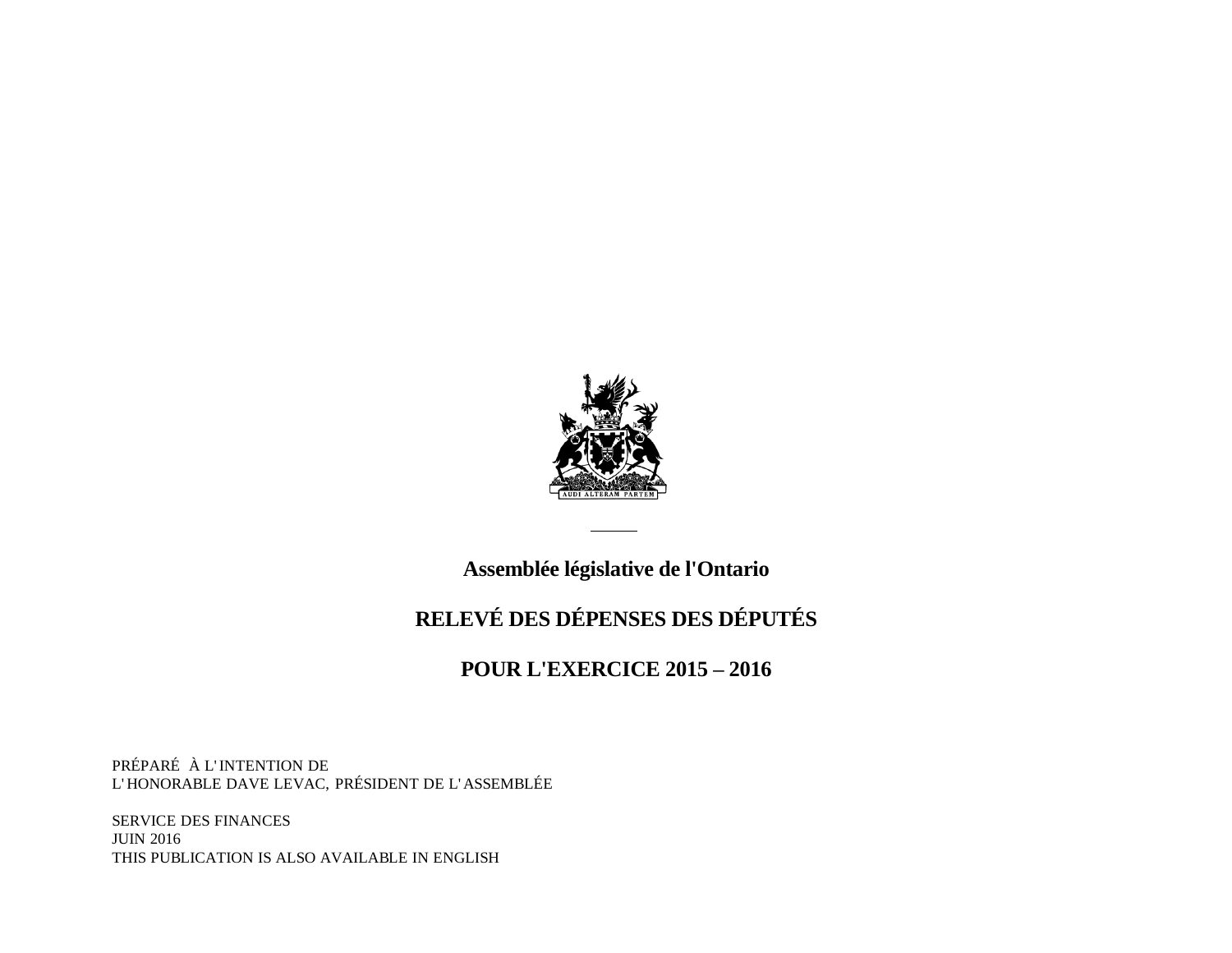|      |                                                         | <b>DÉPLACEMENTS ENTRE</b><br>LE DOMICILE ET<br><b>QUEEN'S PARK</b><br>(comité compris) | <b>DÉPLACEMENTS</b><br><b>POUR</b><br><b>L'ASSEMBLÉE</b> | <b>DÉPLACEMENTS</b><br><b>DES MEMBRES DE</b><br><b>LA FAMILLE</b> | <b>TOTAL DES</b><br>DÉPL. | <b>DÉPLACEMENTS DANS</b><br><b>LA CIRCONSCRIPTION</b> | <b>HÉBERGEMENT À</b><br><b>TORONTO</b> | <b>TOTAL</b> |
|------|---------------------------------------------------------|----------------------------------------------------------------------------------------|----------------------------------------------------------|-------------------------------------------------------------------|---------------------------|-------------------------------------------------------|----------------------------------------|--------------|
|      | DÉPUTÉ(E)                                               |                                                                                        |                                                          |                                                                   |                           |                                                       |                                        |              |
|      | <b>CIRCONSCRIPTION</b>                                  | (1)                                                                                    | (2)                                                      | (3)                                                               | (4)                       | (5)                                                   | (6)                                    |              |
|      |                                                         | \$                                                                                     | $\frac{1}{2}$                                            | \$                                                                |                           | \$                                                    | \$                                     | \$           |
|      | ALBANESE, LAURA<br>YORK-SUD-WESTON                      |                                                                                        |                                                          |                                                                   |                           |                                                       |                                        |              |
|      | <b>ANDERSON, GRANVILLE</b><br><b>DURHAM</b>             | 1,286                                                                                  | 1,396                                                    |                                                                   | 11.0                      | 2,088                                                 | 9,170                                  | 13,939       |
|      | ARMSTRONG, TERESA J.<br>LONDON-FANSHAWE                 | 2,864                                                                                  | 1,177                                                    |                                                                   | 4.0                       |                                                       | 21,750                                 | 25,791       |
|      | <b>ARNOTT, TED</b><br><b>WELLINGTON-HALTON HILLS</b>    | 6,545                                                                                  | 2,433                                                    |                                                                   | 16.0                      | 3,485                                                 | 18,679                                 | 31,142       |
|      | <b>BAILEY, ROBERT</b><br>SARNIA-LAMBTON                 | 8,737                                                                                  | 3,117                                                    | 1,584                                                             | 13.0                      | 6,076                                                 | 21,750                                 | 41,263       |
|      | <b>BAKER, YVAN</b><br>ETOBICOKE-CENTRE                  |                                                                                        | 351                                                      |                                                                   | 1.0                       |                                                       |                                        | 351          |
| ***  | <b>BALKISSOON, BAS</b><br>SCARBOROUGH-ROUGE RIVER       | 1,707                                                                                  | 188                                                      |                                                                   | 3.0                       | 1,158                                                 |                                        | 3,053        |
|      | <b>BALLARD, CHRIS</b><br>NEWMARKET-AURORA               | 2,664                                                                                  | 302                                                      |                                                                   | 1.0                       |                                                       |                                        | 2,966        |
|      | <b>BARRETT, TOBY</b><br>HALDIMAND-NORFOLK               | 5,144                                                                                  | 4,900                                                    |                                                                   | 9.0                       | 7,156                                                 | 17,088                                 | 34,289       |
|      | <b>BERARDINETTI, LORENZO</b><br>SCARBOROUGH-SUD-OUEST   |                                                                                        |                                                          |                                                                   |                           |                                                       |                                        |              |
|      | <b>BISSON, GILLES</b><br>TIMMINS-BAIE JAMES (N)         | 23,818                                                                                 | 3,431                                                    | 11,015                                                            | 49.5                      | 30,283                                                | 21,750                                 | 90,298       |
|      | <b>BRADLEY, L'HON. JAMES J.</b><br>ST. CATHARINES       |                                                                                        |                                                          |                                                                   |                           |                                                       | 15,872                                 | 15,872       |
| ۰    | <b>BROWN, PATRICK</b><br>SIMCOE-NORD                    |                                                                                        | 142                                                      |                                                                   | 1.0                       |                                                       |                                        | 142          |
|      | <b>CAMPBELL, SARAH</b><br><b>KENORA-RAINY RIVER (N)</b> | 14,981                                                                                 | 1,248                                                    | 2,690                                                             | 25.5                      | 10,462                                                | 21,740                                 | 51,121       |
|      | <b>CHAN, L'HON. MICHAEL</b><br>MARKHAM-UNIONVILLE       |                                                                                        | 401                                                      |                                                                   | 1.0                       |                                                       |                                        | 401          |
|      | CHIARELLI, L'HON. BOB<br>OTTAWA-OUEST-NEPEAN            | 15,293                                                                                 | 222                                                      |                                                                   | 28.0                      |                                                       | 17,640                                 | 33,155       |
|      | <b>CLARK, STEVE</b><br>LEEDS-GRENVILLE                  | 10,447                                                                                 | 1,606                                                    | 154                                                               | 9.0                       | 7,082                                                 | 21,293                                 | 40,581       |
| $++$ | <b>COE, LORNE</b><br>WHITBY-OSHAWA                      |                                                                                        | 643                                                      |                                                                   | 1.0                       |                                                       | 219                                    | 863          |
|      | <b>COLLE, MIKE</b><br>EGLINTON-LAWRENCE                 |                                                                                        |                                                          |                                                                   |                           |                                                       |                                        |              |
|      | <b>COTEAU, L'HON. MICHAEL</b><br>DON VALLEY-EST         |                                                                                        | 141                                                      |                                                                   | 1.0                       |                                                       |                                        | 141          |
|      | <b>CRACK, GRANT</b><br>GLENGARRY-PRESCOTT-RUSSELL       | 9,983                                                                                  | 2,433                                                    |                                                                   | 14.0                      | 5,933                                                 | 20,664                                 | 39,013       |
|      | DAMERLA, L'HON. DIPIKA<br>MISSISSAUGA-EST-COOKSVILLE    |                                                                                        | 535                                                      |                                                                   | 7.0                       | 378                                                   |                                        | 913          |
|      | DEL DUCA, L'HON. STEVEN                                 |                                                                                        |                                                          |                                                                   |                           |                                                       |                                        |              |

*VAUGHAN*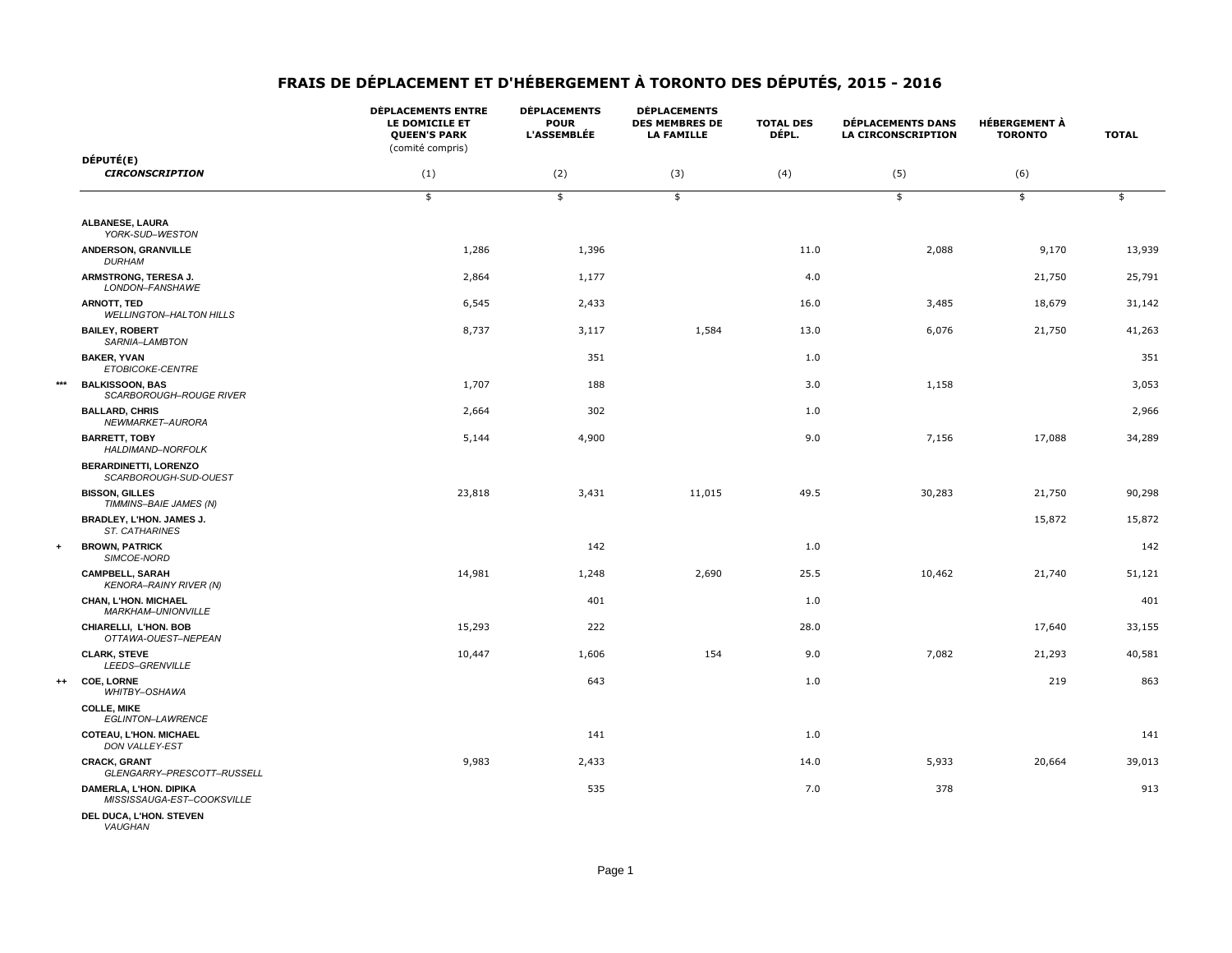|                  |                                                                                      | <b>DÉPLACEMENTS ENTRE</b><br>LE DOMICILE ET<br><b>QUEEN'S PARK</b><br>(comité compris) | <b>DÉPLACEMENTS</b><br><b>POUR</b><br><b>L'ASSEMBLÉE</b> | <b>DÉPLACEMENTS</b><br><b>DES MEMBRES DE</b><br><b>LA FAMILLE</b> | <b>TOTAL DES</b><br>DÉPL. | <b>DÉPLACEMENTS DANS</b><br><b>LA CIRCONSCRIPTION</b> | <b>HÉBERGEMENT À</b><br><b>TORONTO</b> | <b>TOTAL</b> |
|------------------|--------------------------------------------------------------------------------------|----------------------------------------------------------------------------------------|----------------------------------------------------------|-------------------------------------------------------------------|---------------------------|-------------------------------------------------------|----------------------------------------|--------------|
|                  | DÉPUTÉ(E)                                                                            |                                                                                        |                                                          |                                                                   |                           |                                                       |                                        |              |
|                  | <b>CIRCONSCRIPTION</b>                                                               | (1)                                                                                    | (2)                                                      | (3)                                                               | (4)                       | (5)                                                   | (6)                                    |              |
|                  |                                                                                      | \$                                                                                     | \$                                                       | $\frac{1}{2}$                                                     |                           | \$                                                    | \$                                     | \$           |
|                  | <b>DELANEY, BOB</b><br>MISSISSAUGA-STREETSVILLE                                      | 4,338                                                                                  | 632                                                      |                                                                   | 12.0                      | 2,370                                                 |                                        | 7,341        |
|                  | <b>DHILLON, VIC</b><br><b>BRAMPTON-OUEST</b>                                         | 4,356                                                                                  | 1,443                                                    |                                                                   | 19.0                      | 3,465                                                 |                                        | 9,265        |
|                  | <b>DICKSON, JOE</b><br>AJAX-PICKERING                                                | 3,992                                                                                  | 988                                                      |                                                                   | 23.0                      | 1,526                                                 |                                        | 6,506        |
|                  | DINOVO, CHERI<br>PARKDALE-HIGH PARK                                                  | 462                                                                                    | 2,077                                                    |                                                                   | 7.0                       | 794                                                   |                                        | 3,333        |
|                  | DONG, HAN<br>TRINITY-SPADINA                                                         | 3                                                                                      | 1,231                                                    |                                                                   | 16.0                      | 427                                                   |                                        | 1,661        |
|                  | <b>DUGUID, L'HON. BRAD</b><br>SCARBOROUGH-CENTRE                                     |                                                                                        |                                                          |                                                                   |                           |                                                       |                                        |              |
| $\star$<br>$***$ | <b>DUNLOP, GARFIELD</b><br>SIMCOE-NORD<br><b>ELLIOTT, CHRISTINE</b><br>WHITBY-OSHAWA | 4,066                                                                                  | 1,579                                                    |                                                                   | 6.0                       | 6,028                                                 | 4,437                                  | 16,109       |
|                  | <b>FEDELI, VICTOR</b><br><b>NIPISSING</b>                                            | 27,832                                                                                 | 8,751                                                    |                                                                   | 39.0                      | 4,193                                                 | 16,065                                 | 56,841       |
|                  | FIFE, CATHERINE<br>KITCHENER-WATERLOO                                                | 7,762                                                                                  | 1,882                                                    | 317                                                               | 10.0                      | 392                                                   | 20,035                                 | 30,389       |
|                  | FLYNN, L'HON KEVIN<br><b>OAKVILLE</b>                                                |                                                                                        | 362                                                      |                                                                   | 1.0                       | 619                                                   |                                        | 981          |
|                  | <b>FORSTER, CINDY</b><br>WELLAND                                                     | 5,465                                                                                  | 641                                                      | 356                                                               | 6.0                       | 1,999                                                 | 21,750                                 | 30,211       |
|                  | <b>FRASER, JOHN</b><br>OTTAWA-SUD                                                    | 13,445                                                                                 | 267                                                      | 349                                                               | 35.0                      |                                                       | 21,750                                 | 35,811       |
|                  | FRENCH, JENNIFER K.<br>OSHAWA                                                        | 1,467                                                                                  | 453                                                      |                                                                   | 4.0                       |                                                       | 21,750                                 | 23,670       |
|                  | <b>GATES, WAYNE</b><br><b>NIAGARA FALLS</b>                                          | 5,636                                                                                  | 661                                                      |                                                                   | 2.0                       | 2,457                                                 | 20,282                                 | 29,037       |
|                  | <b>GÉLINAS, FRANCE</b><br>NICKEL BELT (N)                                            | 14,617                                                                                 | 3,487                                                    |                                                                   | 32.0                      | 4,635                                                 | 19,396                                 | 42,135       |
|                  | <b>GRAVELLE, L'HON. MICHAEL</b><br>THUNDER BAY-SUPERIOR-NORD (N)                     | 21,570                                                                                 |                                                          |                                                                   | 30.5                      | 3,739                                                 | 17,100                                 | 42,410       |
|                  | <b>GRETZKY, LISA</b><br>WINDSOR-OUEST                                                | 10,004                                                                                 | 3,246                                                    | 630                                                               | 20.5                      | 218                                                   | 21,501                                 | 35,599       |
|                  | <b>HARDEMAN, ERNIE</b><br><b>OXFORD</b>                                              | 18,172                                                                                 | 3,477                                                    |                                                                   | 8.0                       | 11,417                                                | 923                                    | 33,989       |
|                  | <b>HARRIS, MICHAEL</b><br>KITCHENER-CONESTOGA                                        | 5,721                                                                                  | 4,917                                                    | 810                                                               | 8.0                       | 7,751                                                 | 19,361                                 | 38,560       |
|                  | <b>HATFIELD, PERCY</b><br>WINDSOR-TECUMSEH                                           | 5,401                                                                                  | 371                                                      |                                                                   | 3.5                       |                                                       | 21,750                                 | 27,521       |
|                  | <b>HILLIER, RANDY</b><br>LANARK-FRONTENAC-LENNOX AND ADDINGTON                       | 9,677                                                                                  | 457                                                      |                                                                   | 2.0                       | 4,043                                                 | 21,750                                 | 35,926       |
|                  | <b>HOGGARTH, ANN</b><br><b>BARRIE</b>                                                | 2,591                                                                                  | 1,425                                                    |                                                                   | 19.0                      | 457                                                   | 21,750                                 | 26,223       |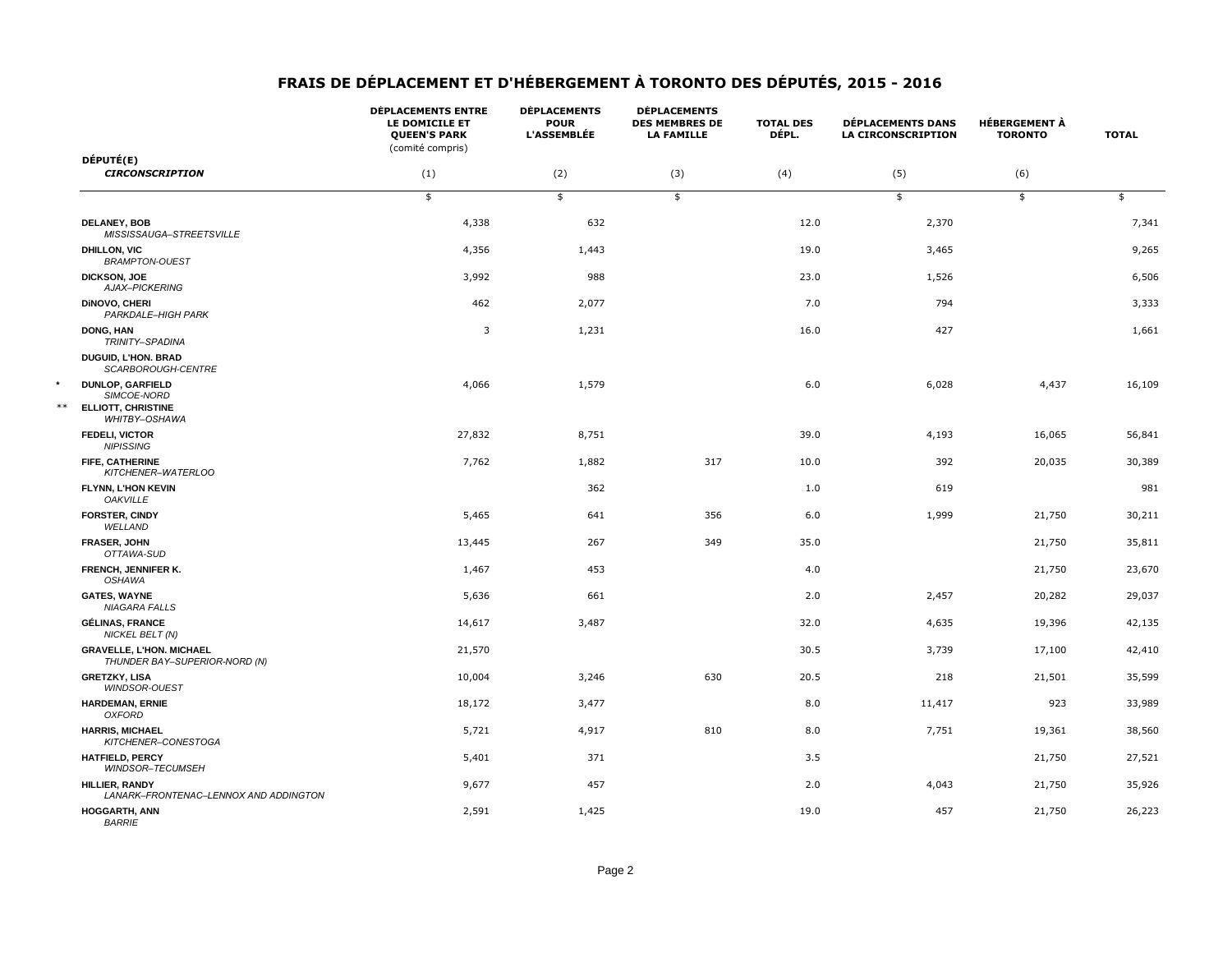|                                                              | <b>DÉPLACEMENTS ENTRE</b><br>LE DOMICILE ET<br><b>QUEEN'S PARK</b><br>(comité compris) | <b>DÉPLACEMENTS</b><br><b>POUR</b><br><b>L'ASSEMBLÉE</b> | <b>DÉPLACEMENTS</b><br><b>DES MEMBRES DE</b><br><b>LA FAMILLE</b> | <b>TOTAL DES</b><br>DÉPL. | <b>DÉPLACEMENTS DANS</b><br><b>LA CIRCONSCRIPTION</b> | <b>HÉBERGEMENT À</b><br><b>TORONTO</b> | <b>TOTAL</b> |
|--------------------------------------------------------------|----------------------------------------------------------------------------------------|----------------------------------------------------------|-------------------------------------------------------------------|---------------------------|-------------------------------------------------------|----------------------------------------|--------------|
| DÉPUTÉ(E)                                                    |                                                                                        |                                                          |                                                                   |                           |                                                       |                                        |              |
| <b>CIRCONSCRIPTION</b>                                       | (1)                                                                                    | (2)                                                      | (3)                                                               | (4)                       | (5)                                                   | (6)                                    |              |
|                                                              | \$                                                                                     | \$                                                       | \$                                                                |                           | \$                                                    | \$                                     | \$           |
| <b>HORWATH, ANDREA</b><br><b>HAMILTON-CENTRE</b>             | 3,185                                                                                  | 348                                                      | 779                                                               | $1.0\,$                   |                                                       | 22,722                                 | 27,034       |
| HOSKINS, L'HON. DR. ERIC<br>ST. PAUL'S                       |                                                                                        |                                                          |                                                                   |                           |                                                       |                                        |              |
| <b>HUDAK, TIM</b><br>NIAGARA-OUEST-GLANBROOK                 | 7,382                                                                                  | 274                                                      |                                                                   | 8.0                       | 1,599                                                 | 9,131                                  | 18,386       |
| HUNTER, L'HON. MITZIE<br>SCARBOROUGH-GUILDWOOD               | 6                                                                                      | 31                                                       |                                                                   | 1.0                       | 1,123                                                 |                                        | 1,161        |
| JACZEK, L'HON. DR. HELENA<br>OAK RIDGES-MARKHAM              |                                                                                        | 588                                                      |                                                                   | 2.0                       | 1,849                                                 | 491                                    | 2,928        |
| JONES, SYLVIA<br>DUFFERIN-CALEDON                            | 2,552                                                                                  | 2,239                                                    |                                                                   | 16.0                      | 2,399                                                 | 12,575                                 | 19,765       |
| <b>KIWALA, SOPHIE</b><br><b>KINGSTON ET LES ÏLES</b>         | 5,046                                                                                  | 775                                                      | 297                                                               | 4.0                       |                                                       | 20,130                                 | 26,248       |
| <b>KWINTER, MONTE</b><br>YORK-CENTRE                         | 79                                                                                     | 34                                                       |                                                                   | 2.0                       | 359                                                   |                                        | 471          |
| <b>LALONDE, MARIE-FRANCE</b><br>OTTAWA-ORLÉANS               | 14,004                                                                                 | 844                                                      |                                                                   | 30.0                      | 2,402                                                 | 21,750                                 | 38,999       |
| LEAL, L'HON. JEFF<br>PETERBOROUGH                            |                                                                                        | 717                                                      |                                                                   | 3.0                       |                                                       | 22,750                                 | 23,467       |
| LEVAC, L'HON. DAVE<br><b>BRANT</b>                           | 5,256                                                                                  | 704                                                      | 2,024                                                             | 10.0                      | 5,078                                                 |                                        | 13,062       |
| <b>MACCHARLES, L'HON. TRACY</b><br>PICKERING-SCARBOROUGH-EST |                                                                                        | 377                                                      |                                                                   | $6.0$                     | 518                                                   | 180                                    | 1,075        |
| <b>MACLAREN, JACK</b><br>CARLETON-MISSISSIPPI MILLS          | 21,324                                                                                 | 4,407                                                    | 1,548                                                             | 43.5                      | 1,800                                                 | 21,750                                 | 50,829       |
| <b>MACLEOD, LISA</b><br>NEPEAN-CARLETON                      | 23,670                                                                                 | 243                                                      | 3,737                                                             | 25.5                      | 4,589                                                 | 21,750                                 | 53,989       |
| <b>MALHI, HARINDER</b><br><b>BRAMPTON-SPRINGDALE</b>         | 4,312                                                                                  | 2,565                                                    |                                                                   | 40.0                      | 2,665                                                 |                                        | 9,542        |
| <b>MANGAT, AMRIT</b><br>MISSISSAUGA-BRAMPTON-SUD             | 3,532                                                                                  | 1,263                                                    |                                                                   | 27.0                      | 1,708                                                 |                                        | 6,503        |
| <b>MANTHA, MICHAEL</b><br>ALGOMA-MANITOULIN (N)              | 18,497                                                                                 | 2,860                                                    | 1,639                                                             | 12.5                      | 24,180                                                | 21,448                                 | 68,624       |
| <b>MARTINS, CRISTINA</b><br><b>DAVENPORT</b>                 |                                                                                        | 364                                                      |                                                                   | 9.0                       | 402                                                   |                                        | 766          |
| <b>MARTOW, GILA</b><br><b>THORNHILL</b>                      | 2,533                                                                                  | 957                                                      |                                                                   | 3.0                       | 12                                                    |                                        | 3,503        |
| <b>MATTHEWS, L'HON. DEB</b><br>LONDON-CENTRE-NORD            |                                                                                        |                                                          |                                                                   |                           |                                                       | 18,108                                 | 18,108       |
| <b>MAURO, L'HON. BILL</b><br>THUNDER BAY-ATIKOKAN (N)        | 24,206                                                                                 | 258                                                      | 1,823                                                             | 40.0                      | 2,874                                                 | 19,850                                 | 49,010       |
| <b>MCDONELL, JIM</b><br>STORMONT-DUNDAS-SOUTH GLENGARRY      | 15,418                                                                                 | 4,410                                                    | 693                                                               | 29.0                      | 9,390                                                 | 21,750                                 | 51,662       |
| <b>MCGARRY, KATHRYN</b><br><b>CAMBRIDGE</b>                  | 3,650                                                                                  | 1,683                                                    |                                                                   | 16.0                      | 2,184                                                 | 19,200                                 | 26,716       |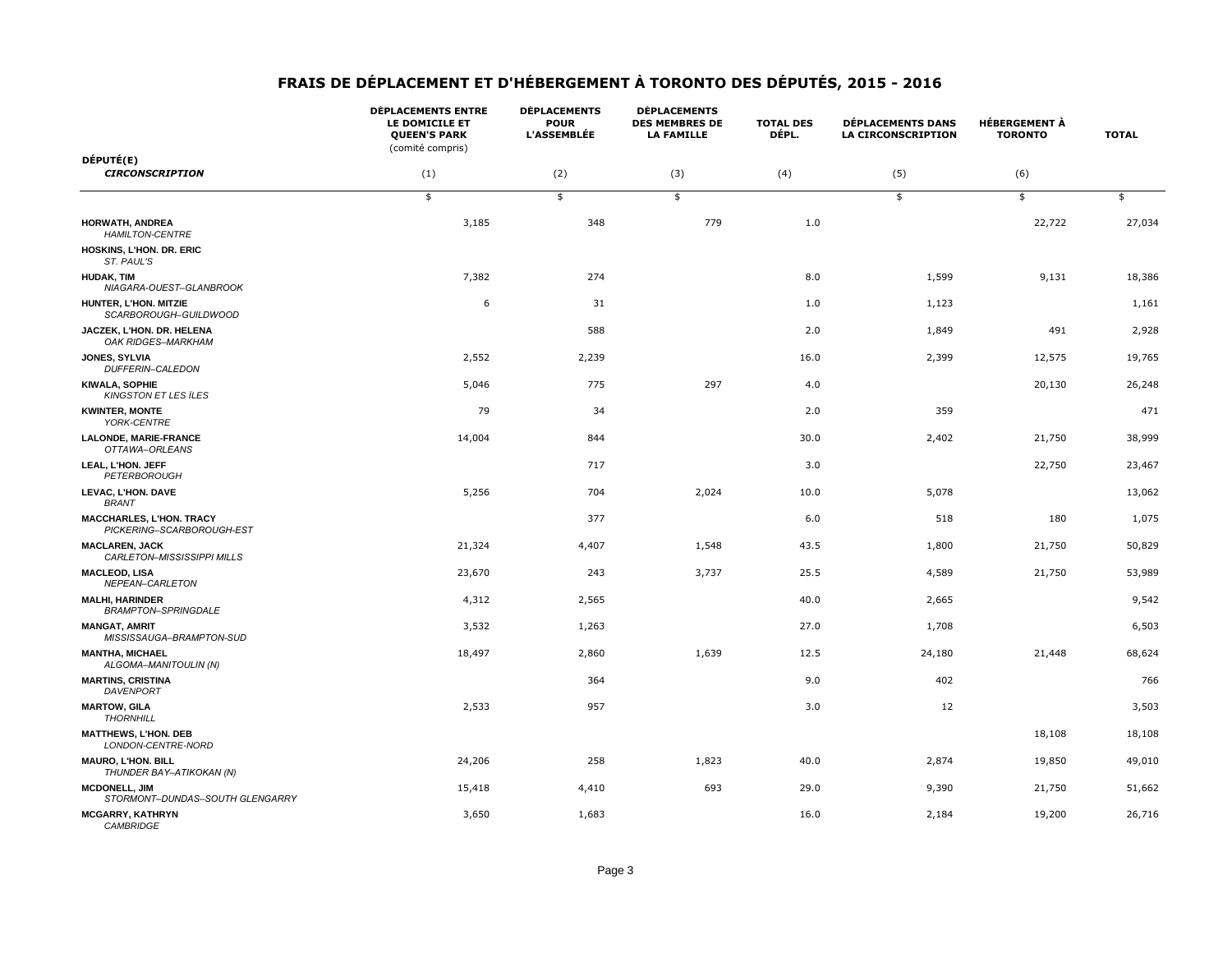|                                                                     | <b>DÉPLACEMENTS ENTRE</b><br>LE DOMICILE ET<br><b>QUEEN'S PARK</b><br>(comité compris) | <b>DÉPLACEMENTS</b><br><b>POUR</b><br><b>L'ASSEMBLÉE</b> | <b>DÉPLACEMENTS</b><br><b>DES MEMBRES DE</b><br><b>LA FAMILLE</b> | <b>TOTAL DES</b><br>DÉPL. | <b>DÉPLACEMENTS DANS</b><br><b>LA CIRCONSCRIPTION</b> | <b>HÉBERGEMENT À</b><br><b>TORONTO</b> | <b>TOTAL</b> |
|---------------------------------------------------------------------|----------------------------------------------------------------------------------------|----------------------------------------------------------|-------------------------------------------------------------------|---------------------------|-------------------------------------------------------|----------------------------------------|--------------|
| DÉPUTÉ(E)                                                           |                                                                                        |                                                          |                                                                   |                           |                                                       |                                        |              |
| <b>CIRCONSCRIPTION</b>                                              | (1)                                                                                    | (2)                                                      | (3)                                                               | (4)                       | (5)                                                   | (6)                                    |              |
|                                                                     | \$                                                                                     | \$                                                       | \$                                                                |                           | \$                                                    | \$                                     | \$           |
| <b>MCMAHON, ELEANOR</b><br><b>BURLINGTON</b>                        | 2,886                                                                                  | 634                                                      |                                                                   | 2.0                       | 39                                                    |                                        | 3,558        |
| <b>MCMEEKIN, L'HON. TED</b><br>ANCASTER-DUNDAS-FLAMBOROUGH-WESTDALE |                                                                                        | 434                                                      |                                                                   | 3.0                       | 1,484                                                 | 22,750                                 | 24,668       |
| <b>MCNAUGHTON, MONTE</b><br>LAMBTON-KENT-MIDDLESEX                  | 15,875                                                                                 | 5,092                                                    | 5,034                                                             | 18.0                      | 6,418                                                 | 21,750                                 | 54,170       |
| MEILLEUR, L'HON. MADELEINE<br>OTTAWA-VANIER                         | 13,198                                                                                 | 195                                                      |                                                                   | 21.5                      |                                                       | 21,455                                 | 34,847       |
| <b>MILCZYN, PETER Z.</b><br>ETOBICOKE-LAKESHORE                     |                                                                                        | 907                                                      |                                                                   | 3.0                       |                                                       |                                        | 907          |
| <b>MILLER, NORM</b><br>PARRY SOUND-MUSKOKA (N)                      | 6,673                                                                                  | 6,359                                                    |                                                                   | 10.0                      | 14,502                                                | 20,221                                 | 47,755       |
| <b>MILLER, PAUL</b><br><b>HAMILTON-EST-STONEY CREEK</b>             | 2,468                                                                                  | 67                                                       |                                                                   | 1.0                       | 1,882                                                 | 21,628                                 | 26,045       |
| <b>MORIDI, L'HON. REZA</b><br><b>RICHMOND HILL</b>                  |                                                                                        | 141                                                      |                                                                   | 1.0                       |                                                       |                                        | 141          |
| <b>MUNRO, JULIA</b><br>YORK-SIMCOE                                  | 2,447                                                                                  | 2,378                                                    |                                                                   | 7.0                       | 2,626                                                 | 11,726                                 | 19,176       |
| <b>MURRAY, L'HON. GLEN</b><br>TORONTO-CENTRE                        | 46                                                                                     | 69                                                       |                                                                   | 1.0                       |                                                       |                                        | 116          |
| <b>NAIDOO-HARRIS, INDIRA</b><br><b>HALTON</b>                       | 539                                                                                    | 1,035                                                    |                                                                   | 19.0                      | 329                                                   | 145                                    | 2,048        |
| <b>NAQVI, L'HON. YASIR</b><br>OTTAWA-CENTRE                         | 14,709                                                                                 | 598                                                      | 1,303                                                             | 26.5                      | 1,717                                                 | 19,200                                 | 37,527       |
| <b>NATYSHAK, TARAS</b><br><b>ESSEX</b>                              | 10,072                                                                                 | 3,659                                                    |                                                                   | 16.5                      | 1,158                                                 | 21,750                                 | 36,639       |
| <b>NICHOLLS, RICK</b><br>CHATHAM-KENT-ESSEX                         | 10,241                                                                                 | 4,899                                                    | 316                                                               | 23.5                      | 8,545                                                 | 18,251                                 | 42,252       |
| <b>ORAZIETTI, L'HON. DAVID</b><br>SAULT STE. MARIE                  | 24,867                                                                                 | 2,904                                                    | 4,741                                                             | 38.5                      |                                                       | 21,893                                 | 54,405       |
| PETTAPIECE, RANDY<br>PERTH-WELLINGTON                               | 4,301                                                                                  | 2,775                                                    | 140                                                               | 9.0                       | 6,030                                                 | 18,600                                 | 31,845       |
| POTTS, ARTHUR<br><b>BEACHES-EAST YORK</b>                           |                                                                                        | 415                                                      |                                                                   | 2.0                       |                                                       |                                        | 415          |
| QAADRI, DR. SHAFIQ<br>ETOBICOKE-NORD                                | 1,813                                                                                  | 119                                                      |                                                                   | 5.0                       | 2,206                                                 |                                        | 4,138        |
| <b>RINALDI, LOU</b><br>NORTHUMBERLAND-QUINTE WEST                   | 8,791                                                                                  | 1,938                                                    | 157                                                               | 15.0                      | 8,630                                                 | 21,750                                 | 41,266       |
| <b>SANDALS, L'HON. LIZ</b><br><b>GUELPH</b>                         |                                                                                        | 457                                                      |                                                                   | 2.0                       |                                                       | 17,760                                 | 18,217       |
| <b>SATTLER, PEGGY</b><br>LONDON-OUEST                               | 6,354                                                                                  | 756                                                      | 440                                                               | 9.0                       | 1,115                                                 | 21,750                                 | 30,415       |
| <b>SCOTT, LAURIE</b><br>HALIBURTON-KAWARTHA LAKES-BROCK             | 8,250                                                                                  | 2,815                                                    |                                                                   | 7.0                       | 6,512                                                 | 20,150                                 | 37,726       |
| <b>SERGIO, L'HON. MARIO</b><br>YORK-OUEST                           |                                                                                        |                                                          |                                                                   |                           | 1,141                                                 |                                        | 1,141        |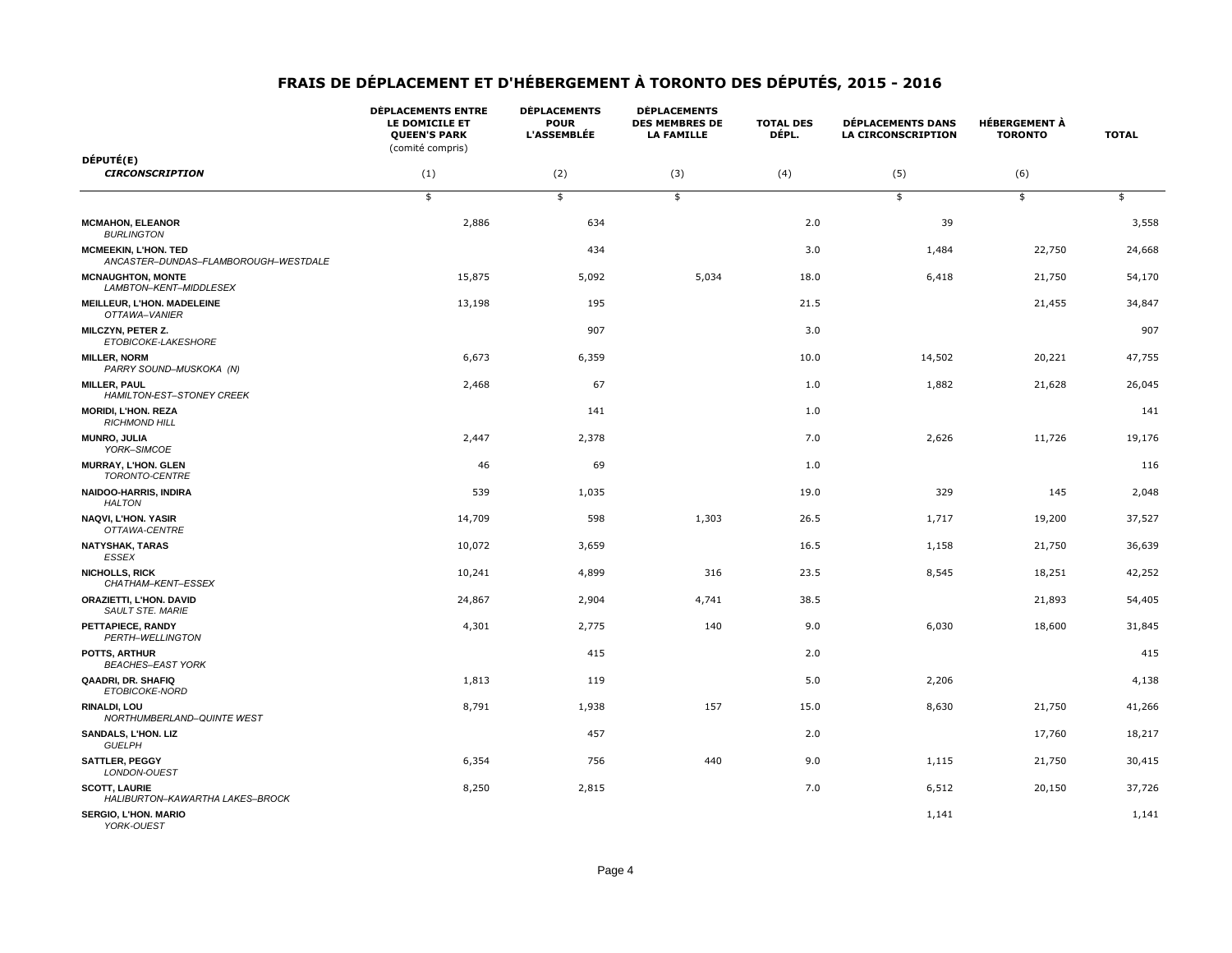|                                                     | <b>DÉPLACEMENTS ENTRE</b><br>LE DOMICILE ET<br><b>QUEEN'S PARK</b><br>(comité compris) | <b>DÉPLACEMENTS</b><br><b>POUR</b><br><b>L'ASSEMBLÉE</b> | <b>DÉPLACEMENTS</b><br><b>DES MEMBRES DE</b><br><b>LA FAMILLE</b> | <b>TOTAL DES</b><br>DÉPL. | <b>DÉPLACEMENTS DANS</b><br><b>LA CIRCONSCRIPTION</b> | <b>HÉBERGEMENT À</b><br><b>TORONTO</b> | <b>TOTAL</b>  |
|-----------------------------------------------------|----------------------------------------------------------------------------------------|----------------------------------------------------------|-------------------------------------------------------------------|---------------------------|-------------------------------------------------------|----------------------------------------|---------------|
| DÉPUTÉ(E)<br><b>CIRCONSCRIPTION</b>                 | (1)                                                                                    | (2)                                                      | (3)                                                               | (4)                       | (5)                                                   | (6)                                    |               |
|                                                     | $\overline{\ast}$                                                                      | $\Rightarrow$                                            | $\overline{\ast}$                                                 |                           | $\Rightarrow$                                         | $\Rightarrow$                          | $\frac{1}{2}$ |
| <b>SINGH, JAGMEET</b><br>BRAMALEA-GORE-MALTON       | 4,543                                                                                  | 1,741                                                    |                                                                   | 20.0                      | 3,568                                                 | 180                                    | 10,031        |
| <b>SMITH, TODD</b><br>PRINCE EDWARD-HASTINGS        | 10,100                                                                                 | 2,391                                                    | 136                                                               | 9.0                       | 9,176                                                 | 21,531                                 | 43,334        |
| <b>SOUSA, L'HON. CHARLES</b><br>MISSISSAUGA-SUD     | 648                                                                                    | 744                                                      |                                                                   | 13.0                      | 868                                                   |                                        | 2,259         |
| <b>TABUNS, PETER</b><br>TORONTO-DANFORTH            | 288                                                                                    |                                                          |                                                                   | 0.0                       |                                                       |                                        | 288           |
| <b>TAKHAR, HARINDER</b><br>MISSISSAUGA-ERINDALE     | 2,950                                                                                  | 665                                                      |                                                                   | 12.0                      | 1,673                                                 |                                        | 5,288         |
| <b>TAYLOR, MONIQUE</b><br><b>HAMILTON MOUNTAIN</b>  | 1,936                                                                                  | 66                                                       |                                                                   | 1.0                       | 272                                                   | 21,750                                 | 24,024        |
| THIBEAULT, GLENN<br><b>SUDBURY</b>                  | 11,736                                                                                 | 789                                                      | 1,026                                                             | 15.0                      |                                                       | 20,599                                 | 34,150        |
| THOMPSON, LISA M.<br><b>HURON-BRUCE</b>             | 8,268                                                                                  | 4,220                                                    |                                                                   | 20.0                      | 9,674                                                 | 21,626                                 | 43,789        |
| <b>VANTHOF, JOHN</b><br>TIMISKAMING-COCHRANE (N)    | 14,915                                                                                 | 1,913                                                    |                                                                   | 7.0                       | 12,060                                                | 21,612                                 | 50,502        |
| <b>VERNILE, DAIENE</b><br>KITCHENER-CENTRE          | 3,179                                                                                  | 1,816                                                    |                                                                   | 11.0                      | 580                                                   | 21,750                                 | 27,326        |
| <b>WALKER, BILL</b><br><b>BRUCE-GREY-OWEN SOUND</b> | 8,284                                                                                  | 4,565                                                    | 440                                                               | 14.0                      | 16,439                                                | 21,440                                 | 51,167        |
| <b>WILSON, JIM</b><br>SIMCOE-GREY                   | 8,048                                                                                  | 6,411                                                    |                                                                   | 12.0                      | 8,641                                                 | 20,991                                 | 44,091        |
| WONG, SOO<br>SCARBOROUGH-AGINCOURT                  | 689                                                                                    | 636                                                      |                                                                   | 2.0                       | 852                                                   |                                        | 2,177         |
| <b>WYNNE, L'HON. KATHLEEN</b><br>DON VALLEY-OUEST   |                                                                                        |                                                          |                                                                   |                           |                                                       |                                        |               |
| YAKABUSKI, JOHN<br>RENFREW-NIPISSING-PEMBROKE       | 13,001                                                                                 | 4,182                                                    | 584                                                               | 10.0                      | 16,996                                                | 19,120                                 | 53,883        |
| YUREK, JEFF<br>ELGIN-MIDDLESEX-LONDON               | 10,862                                                                                 | 3,106                                                    |                                                                   | 5.0                       | 3,575                                                 | 12,843                                 | 30,385        |
| ZIMMER, L'HON. DAVID<br><b>WILLOWDALE</b>           |                                                                                        | 514                                                      |                                                                   | 2.0                       |                                                       |                                        | 514           |
| <b>TOTALS</b>                                       | 657,674                                                                                | 161,358                                                  | 44,764                                                            |                           | 344,469                                               | 1,235,019                              | 2,443,284     |

\* Démission le 1 aout 2015

\*\* Démission le 28 aout 2015

\*\*\* Démission le 22 march 2016

+ Élu(e) le 3 septembre 2015

++ Élu(e) le 11 février 2016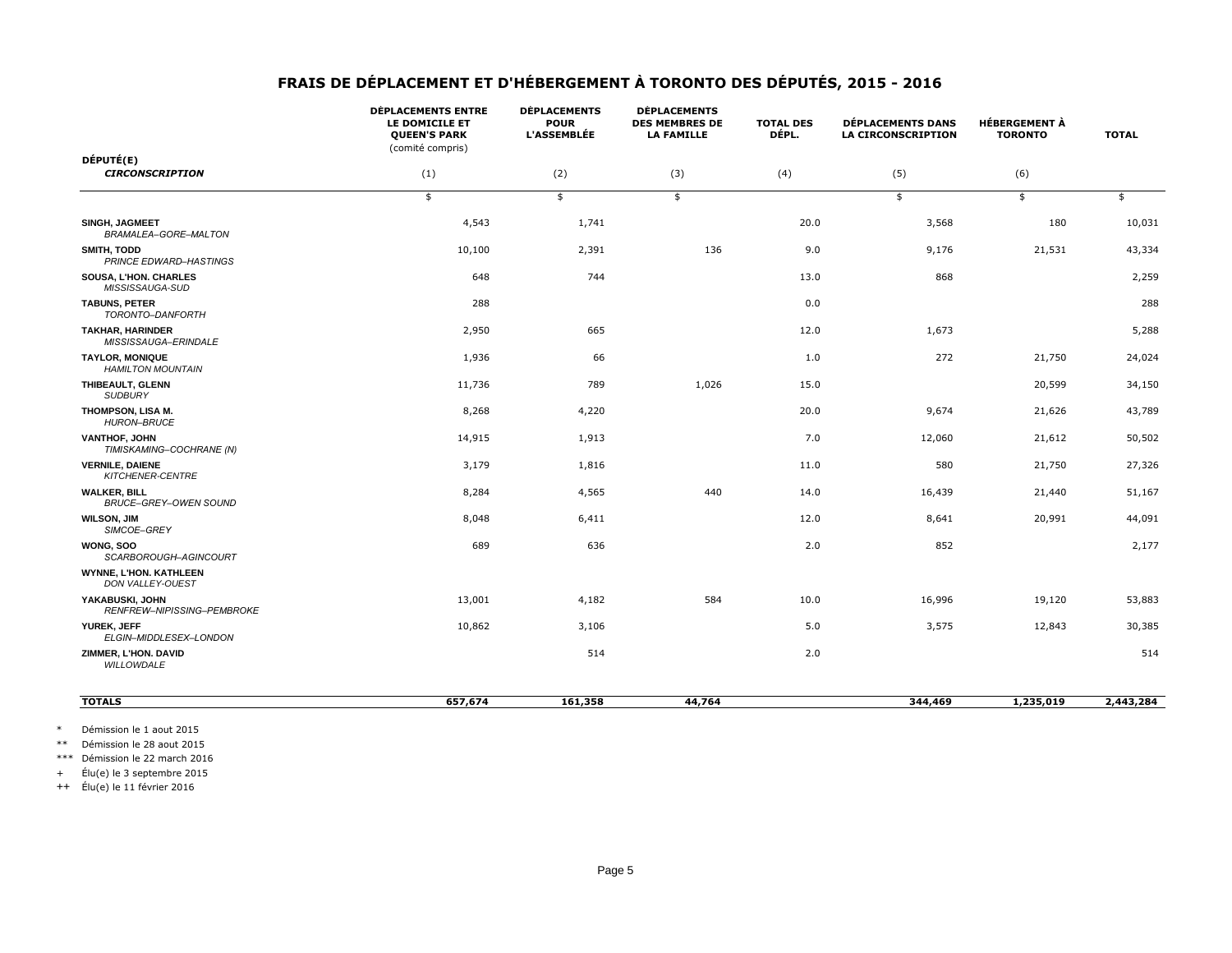|                                     | <b>DÉPLACEMENTS ENTRE</b><br>LE DOMICILE ET<br><b>QUEEN'S PARK</b><br>(comité compris) | <b>DÉPLACEMENTS</b><br><b>POUR</b><br><b>L'ASSEMBLÉE</b> | <b>DÉPLACEMENTS</b><br><b>DES MEMBRES DE</b><br><b>LA FAMILLE</b> | <b>TOTAL DES</b><br>DÉPL. | <b>DÉPLACEMENTS DANS</b><br><b>LA CIRCONSCRIPTION</b> | <b>HÉBERGEMENT À</b><br><b>TORONTO</b> | <b>TOTAL</b> |
|-------------------------------------|----------------------------------------------------------------------------------------|----------------------------------------------------------|-------------------------------------------------------------------|---------------------------|-------------------------------------------------------|----------------------------------------|--------------|
| DÉPUTÉ(E)<br><b>CIRCONSCRIPTION</b> | (1)                                                                                    | (2)                                                      | (3)                                                               | (4)                       | (5)                                                   | (6)                                    |              |
|                                     |                                                                                        |                                                          |                                                                   |                           |                                                       |                                        |              |

(1) Les députés ont droit au remboursement de leurs frais de déplacement, y compris les déplacements pour les séances de comité à Queen's Park. Les déplacements par avion sont limités (voir (4) ci-dessous) ; chaque aller-retour est considéré comme un point-voyage.

- (2) Les députés ont droit au remboursement de voyages aller-retour entre leur domicile ou Toronto et n'importe quelle destination en Ontario. Les déplacements pour l'Assemblée sont limités (voir (4) ci-dessous) ; chaque aller-retour est considéré comme un point-voyage.
- (3) Les députés ont droit au remboursement de tous les frais de déplacement en voiture des membres de leur famille entre le domicile du député et Toronto. Les déplacements des membres de la famille effectués en avion, en autocar ou en train sont limités (voir (4) ci-dessous) ; chaque aller-retour est considéré comme un point-voyage.
- (4) Le système de points-voyage tient compte des déplacements entre le domicile et Queen's Park, des déplacements pour l'Assemblée et de ceux de la famille. Le total maximum pour chaque député(e) est de 64 points (soit l'équivalent de soixante-quatre voyages aller-retour) cependant, seuls quarante de ceux-ci peuvent être des déplacements pour l'Assemblée. Les déplacements du chef de l'opposition et de la chef du parti reconnu sont déclarés séparément conformément à la Loi de 2014 sur la responsabilisation et la transparence du secteur public et des députés.
- (5) Les frais de déplacement dans la circonscription sont remboursables. Pour les députés du Sud, ces frais peuvent inclure des frais d'hébergement à la suite de circonstances extraordinaires à concurrence de 2 730 \$. Les députés représentant les circonscriptions du Nord (N) ont droit au remboursement des frais de déplacement par avion, et d'hébergement au cours de déplacements dans leur circonscription. Ce remboursement se fera à partir de leur budget global. Dans le décompte des 64 points-voyage, les députés du nord peuvent facturer 4 jours par an de déplacements effectués en avion nolisé à l'intérieur de leur circonscription.
- (6) Tous les députés, à l'exception du président de l'Assemblée, peuvent demander le remboursement de leurs frais d'hébergement à Toronto. Les députés dont la résidence principale est située dans un rayon de 50 km peuvent seulement demander le remboursement des frais d'hébergement réels par nuit, encourus à cause de circonstances spéciales ou inhabituelles. Dans le cas des députés, les frais d'hébergement sont plafonnés à 21 750 \$. Les ministres de la Couronne et les chefs de l'opposition et du parti reconnu peuvent demander jusqu'à 22 750 \$ par an. L'allocation d'hébergement à Toronto est redressée en cas d'élections ou de nouvelle nomination à un poste de ministre de la Couronne. Les députés ayant démissionné ou qui n'ont pas été réélus peuvent demander le remboursement des frais d'une expédition de leurs effets personnels de Toronto à leur domicile.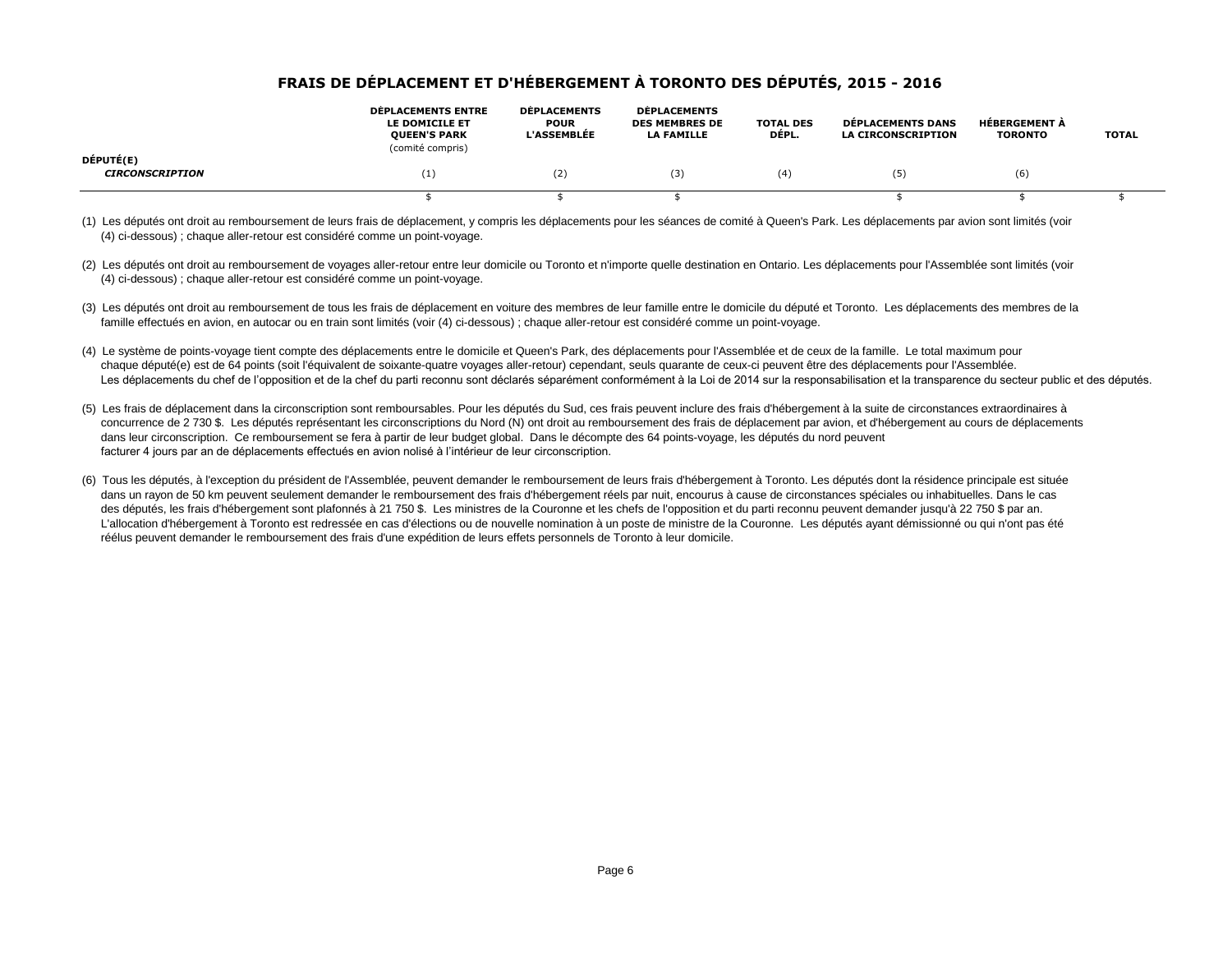|       |                                                          |                                       |                                                                  | FRAIS DE BUREAU ET DE COMMUNICATION GLOBAUX |                       |                   |                                      | DÉPENSES COUVERTES PAR L'ASSEMBLÉE |               |  |
|-------|----------------------------------------------------------|---------------------------------------|------------------------------------------------------------------|---------------------------------------------|-----------------------|-------------------|--------------------------------------|------------------------------------|---------------|--|
|       | DÉPUTÉ(E)                                                | <b>PERSONNEL DE</b><br><b>SOUTIEN</b> | <b>LOCATION DU</b><br><b>BUREAU DE</b><br><b>CIRCONSCRIPTION</b> | <b>FONCTIONNEMENT</b><br><b>DU BUREAU</b>   | <b>COMMUNICATIONS</b> | <b>SOUS-TOTAL</b> | <b>APPELS</b><br><b>INTERURBAINS</b> | SOUS-<br><b>TOTAL</b>              | <b>TOTAL</b>  |  |
|       | <b>CIRCONSCRIPTION</b>                                   | (1)                                   | (2)                                                              | (3)                                         | (4)                   |                   | (5)                                  |                                    | (6)           |  |
|       |                                                          | $\frac{1}{2}$                         | $\frac{1}{2}$                                                    | \$                                          | $\frac{1}{2}$         | $\frac{1}{2}$     | \$                                   | \$                                 | $\frac{1}{2}$ |  |
|       | <b>ALBANESE, LAURA</b><br>YORK-SUD-WESTON                | 217,902                               | 24,037                                                           | 21,432                                      | 10,595                | 273,966           | 20                                   | 20                                 | 273,986       |  |
|       | <b>ANDERSON, GRANVILLE</b><br><b>DURHAM</b>              | 189,955                               | 32,901                                                           | 49,934                                      | 5,034                 | 277,823           | 126                                  | 126                                | 277,949       |  |
|       | ARMSTRONG, TERESA J.<br>LONDON-FANSHAWE                  | 215,104                               | 29,148                                                           | 28,471                                      | 4,169                 | 276,891           | 197                                  | 197                                | 277,089       |  |
|       | <b>ARNOTT, TED</b><br><b>WELLINGTON-HALTON HILLS</b>     | 180,954                               | 31,369                                                           | 22,108                                      | 21,884                | 256,315           | 352                                  | 352                                | 256,666       |  |
|       | <b>BAILEY, ROBERT</b><br>SARNIA-LAMBTON                  | 140,842                               | 39,902                                                           | 51,871                                      | 7,725                 | 240,340           | 340                                  | 340                                | 240,680       |  |
|       | <b>BAKER, YVAN</b><br>ETOBICOKE-CENTRE                   | 162,524                               | 28,067                                                           | 49,448                                      | 31,015                | 271,053           | 24                                   | 24                                 | 271,077       |  |
| ***   | <b>BALKISSOON, BAS</b><br>SCARBOROUGH-ROUGE RIVER        | 75,379                                | 26,720                                                           | 16,525                                      | 2,355                 | 120,978           | 4                                    | 4                                  | 120,982       |  |
|       | <b>BALLARD, CHRIS</b><br>NEWMARKET-AURORA                | 173,340                               | 57,119                                                           | 38,811                                      | 3,520                 | 272,791           | 110                                  | 110                                | 272,901       |  |
|       | <b>BARRETT, TOBY</b><br>HALDIMAND-NORFOLK                | 186,840                               | 21,845                                                           | 39,600                                      | 8,113                 | 256,398           | 467                                  | 467                                | 256,865       |  |
| ****  | <b>BARTOLUCCI, RICK</b><br><b>SUDBURY</b>                | 13,938                                |                                                                  |                                             |                       | 13,938            |                                      |                                    | 13,938        |  |
|       | <b>BERARDINETTI, LORENZO</b><br>SCARBOROUGH-SUD-OUEST    | 198,270                               | 29,828                                                           | 5,749                                       | 436                   | 234,283           | 6                                    | 6                                  | 234,288       |  |
|       | <b>BISSON, GILLES</b><br>TIMMINS-BAIE JAMES (N)          | 206,267                               | 35,083                                                           | 46,103                                      | 15,821                | 303,273           | 530                                  | 530                                | 303,802       |  |
|       | <b>BRADLEY, L'HON. JAMES J.</b><br>ST. CATHARINES        | 155,892                               | 18,984                                                           | 17,140                                      | 2,248                 | 194,264           | 119                                  | 119                                | 194,383       |  |
|       | <b>BROWN, PATRICK</b><br>SIMCOE-NORD                     | 80,293                                | 21,751                                                           | 26,165                                      | 7,689                 | 135,898           | 124                                  | 124                                | 136,022       |  |
|       | <b>CAMPBELL, SARAH</b><br><b>KENORA-RAINY RIVER (N)</b>  | 201,506                               | 30,063                                                           | 63,040                                      | 8,666                 | 303,275           | 1,018                                | 1,018                              | 304,293       |  |
|       | <b>CHAN, L'HON. MICHAEL</b><br><b>MARKHAM-UNIONVILLE</b> | 202,056                               | 27,905                                                           | 30,216                                      | 17,420                | 277,598           | 202                                  | 202                                | 277,799       |  |
|       | CHIARELLI, L'HON. BOB<br>OTTAWA-OUEST-NEPEAN             | 153,034                               | 35,020                                                           | 19,069                                      | 63,243                | 270,367           | 149                                  | 149                                | 270,516       |  |
| ****  | <b>CHUDLEIGH, TED</b><br><b>HALTON</b>                   | 35,631                                |                                                                  |                                             |                       | 35,631            |                                      |                                    | 35,631        |  |
| ***** | <b>CIMINO, JOE</b><br><b>SUDBURY</b>                     | 3,823                                 |                                                                  |                                             |                       | 3,823             |                                      |                                    | 3,823         |  |
|       | <b>CLARK, STEVE</b><br>LEEDS-GRENVILLE                   | 192,567                               | 28,849                                                           | 28,048                                      | 14,323                | 263,788           | 374                                  | 374                                | 264,162       |  |
| ++    | <b>COE, LORNE</b><br>WHITBY-OSHAWA                       | 16,401                                | 492                                                              | 12,998                                      | 105                   | 29,997            | 1                                    | $\mathbf{1}$                       | 29,997        |  |
|       | <b>COLLE, MIKE</b><br>EGLINTON-LAWRENCE                  | 174,631                               | 22,143                                                           | 35,457                                      | 31,657                | 263,888           | 23                                   | 23                                 | 263,911       |  |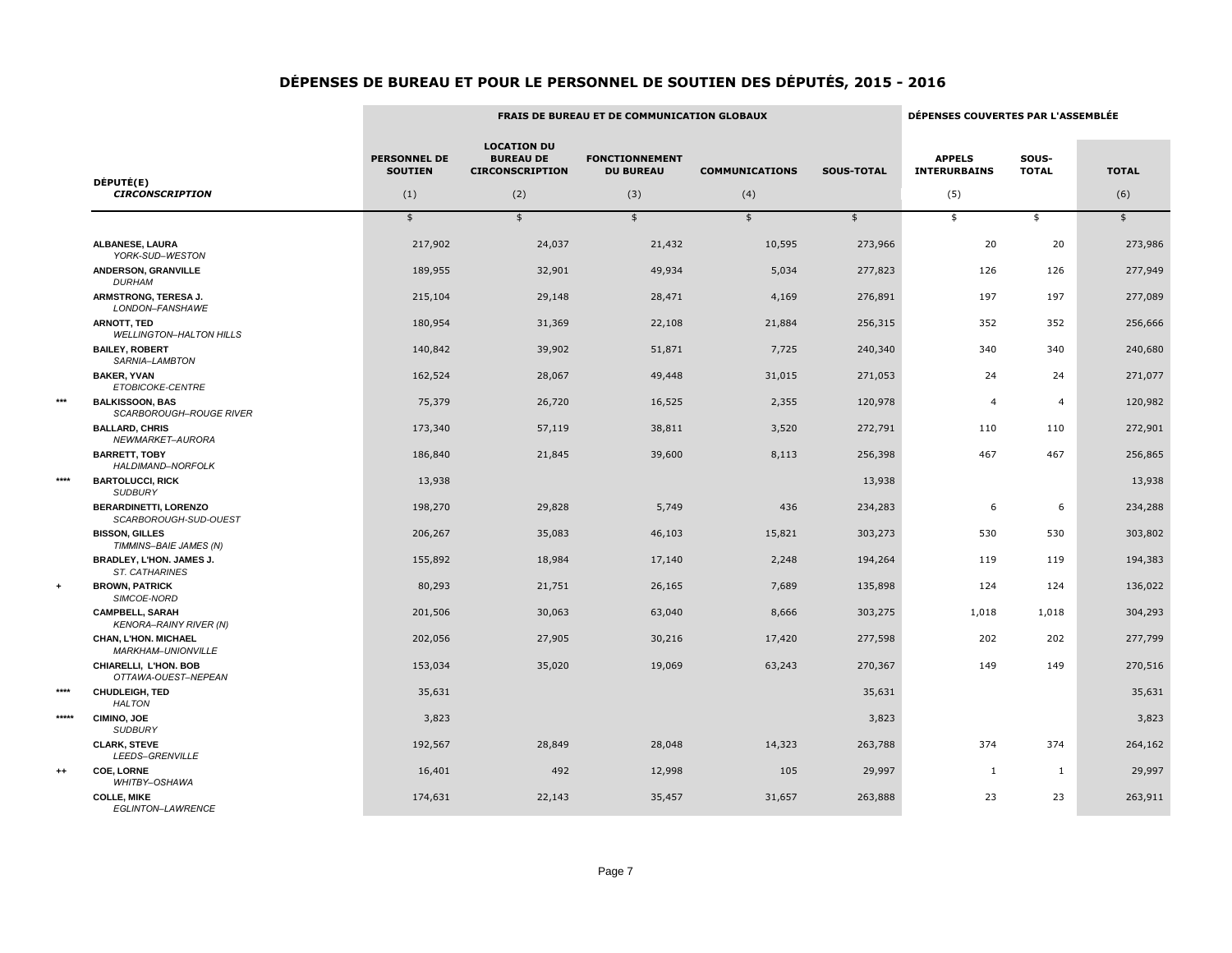|      |                                                      | <b>FRAIS DE BUREAU ET DE COMMUNICATION GLOBAUX</b> |                                                                  |                                           |                         |                          |                                      | DÉPENSES COUVERTES PAR L'ASSEMBLÉE |               |  |
|------|------------------------------------------------------|----------------------------------------------------|------------------------------------------------------------------|-------------------------------------------|-------------------------|--------------------------|--------------------------------------|------------------------------------|---------------|--|
|      |                                                      | <b>PERSONNEL DE</b><br><b>SOUTIEN</b>              | <b>LOCATION DU</b><br><b>BUREAU DE</b><br><b>CIRCONSCRIPTION</b> | <b>FONCTIONNEMENT</b><br><b>DU BUREAU</b> | <b>COMMUNICATIONS</b>   | <b>SOUS-TOTAL</b>        | <b>APPELS</b><br><b>INTERURBAINS</b> | SOUS-<br><b>TOTAL</b>              | <b>TOTAL</b>  |  |
|      | DÉPUTÉ(E)<br><b>CIRCONSCRIPTION</b>                  | (1)                                                | (2)                                                              | (3)                                       | (4)                     |                          | (5)                                  |                                    | (6)           |  |
|      | <b>COTEAU, L'HON. MICHAEL</b>                        | $\overline{\mathbf{3}}$<br>133,617                 | \$<br>53,943                                                     | \$<br>59,450                              | $\frac{1}{2}$<br>30,388 | $\frac{1}{2}$<br>277,398 | $\frac{1}{2}$<br>14                  | \$<br>14                           | \$<br>277,413 |  |
|      | <b>DON VALLEY-EST</b>                                |                                                    |                                                                  |                                           |                         |                          |                                      |                                    |               |  |
|      | <b>CRACK, GRANT</b><br>GLENGARRY-PRESCOTT-RUSSELL    | 187,675                                            | 32,886                                                           | 24,982                                    | 3,073                   | 248,616                  | 222                                  | 222                                | 248,838       |  |
|      | DAMERLA, L'HON. DIPIKA<br>MISSISSAUGA-EST-COOKSVILLE | 160,996                                            | 44,446                                                           | 32,554                                    | 26,729                  | 264,724                  | 26                                   | 26                                 | 264,750       |  |
|      | <b>DEL DUCA, L'HON. STEVEN</b><br>VAUGHAN            | 142,639                                            | 42,115                                                           | 49,630                                    | 8,206                   | 242,590                  | 32                                   | 32                                 | 242,622       |  |
|      | <b>DELANEY, BOB</b><br>MISSISSAUGA-STREETSVILLE      | 145,759                                            | 44,486                                                           | 34,982                                    | 32,467                  | 257,694                  | 16                                   | 16                                 | 257,710       |  |
|      | <b>DHILLON, VIC</b><br><b>BRAMPTON-OUEST</b>         | 195,201                                            | 32,054                                                           | 35,691                                    | 10,347                  | 273,293                  | 43                                   | 43                                 | 273,336       |  |
|      | <b>DICKSON, JOE</b><br>AJAX-PICKERING                | 130,851                                            | 27,399                                                           | 44,476                                    | 75,165                  | 277,891                  | 414                                  | 414                                | 278,305       |  |
|      | <b>DINOVO, CHERI</b><br>PARKDALE-HIGH PARK           | 227,186                                            | 28,586                                                           | 13,779                                    | 3,992                   | 273,543                  | 43                                   | 43                                 | 273,586       |  |
|      | DONG, HAN<br>TRINITY-SPADINA                         | 140,223                                            | 40,532                                                           | 44,567                                    | 48,297                  | 273,619                  | 27                                   | 27                                 | 273,646       |  |
|      | <b>DUGUID, L'HON. BRAD</b><br>SCARBOROUGH-CENTRE     | 193,083                                            | 45,339                                                           | 21,072                                    | 4,603                   | 264,098                  | 32                                   | 32                                 | 264,130       |  |
|      | <b>DUNLOP, GARFIELD</b><br>SIMCOE-NORD               | 82,846                                             | 15,526                                                           | 23,052                                    | 6,244                   | 127,669                  | 316                                  | 316                                | 127,985       |  |
| **   | <b>ELLIOTT, CHRISTINE</b><br>WHITBY-OSHAWA           | 117,885                                            | 37,163                                                           | 14,363                                    | 1,245                   | 170,656                  | 188                                  | 188                                | 170,844       |  |
|      | <b>FEDELI, VICTOR</b><br><b>NIPISSING</b>            | 181,293                                            | 19,321                                                           | 73,906                                    | 6,094                   | 280,614                  | 383                                  | 383                                | 280,997       |  |
|      | FIFE, CATHERINE<br>KITCHENER-WATERLOO                | 196,592                                            | 35,543                                                           | 28,878                                    | 13,697                  | 274,710                  | 215                                  | 215                                | 274,924       |  |
|      | <b>FLYNN, L'HON KEVIN</b><br><b>OAKVILLE</b>         | 175,217                                            | 50,972                                                           | 31,265                                    | 9,560                   | 267,014                  | 55                                   | 55                                 | 267,069       |  |
|      | <b>FORSTER, CINDY</b><br>WELLAND                     | 235,396                                            | 19,247                                                           | 20,305                                    | 5,160                   | 280,108                  | 272                                  | 272                                | 280,380       |  |
|      | <b>FRASER, JOHN</b><br>OTTAWA-SUD                    | 144,755                                            | 36,965                                                           | 57,270                                    | 22,622                  | 261,612                  | 550                                  | 550                                | 262,162       |  |
|      | FRENCH, JENNIFER K.<br>OSHAWA                        | 191,051                                            | 27,638                                                           | 21,309                                    | 6,081                   | 246,079                  | 349                                  | 349                                | 246,429       |  |
|      | <b>GATES, WAYNE</b><br>NIAGARA FALLS                 | 195,156                                            | 42,823                                                           | 31,447                                    | 6,852                   | 276,278                  | 356                                  | 356                                | 276,633       |  |
|      | <b>GÉLINAS, FRANCE</b><br>NICKEL BELT (N)            | 234,439                                            | 24,558                                                           | 22,752                                    | 13,890                  | 295,639                  | 212                                  | 212                                | 295,851       |  |
| **** | <b>GERRETSEN, JOHN</b><br>KINGSTON ET LES ÎLES       | 12,115                                             |                                                                  |                                           |                         | 12,115                   |                                      |                                    | 12,115        |  |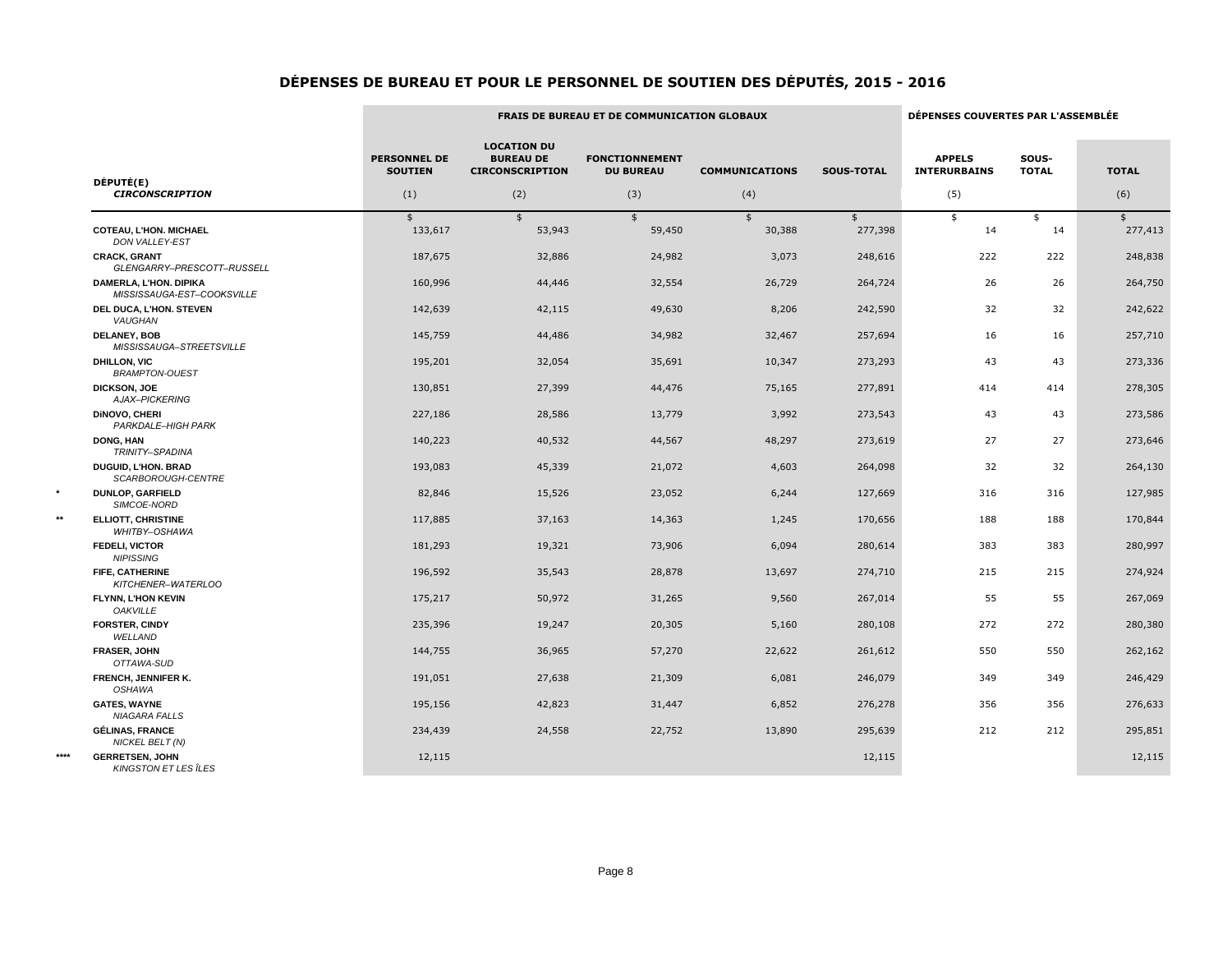|      |                                                                  | <b>FRAIS DE BUREAU ET DE COMMUNICATION GLOBAUX</b> |                                                                  |                                           | DÉPENSES COUVERTES PAR L'ASSEMBLÉE |                   |                                      |                       |              |
|------|------------------------------------------------------------------|----------------------------------------------------|------------------------------------------------------------------|-------------------------------------------|------------------------------------|-------------------|--------------------------------------|-----------------------|--------------|
|      |                                                                  | <b>PERSONNEL DE</b><br><b>SOUTIEN</b>              | <b>LOCATION DU</b><br><b>BUREAU DE</b><br><b>CIRCONSCRIPTION</b> | <b>FONCTIONNEMENT</b><br><b>DU BUREAU</b> | <b>COMMUNICATIONS</b>              | <b>SOUS-TOTAL</b> | <b>APPELS</b><br><b>INTERURBAINS</b> | SOUS-<br><b>TOTAL</b> | <b>TOTAL</b> |
|      | DÉPUTÉ(E)<br><b>CIRCONSCRIPTION</b>                              | (1)                                                | (2)                                                              | (3)                                       | (4)                                |                   | (5)                                  |                       | (6)          |
|      |                                                                  | \$                                                 | $\frac{1}{2}$                                                    | \$                                        | $\frac{1}{2}$                      | \$                | \$                                   | \$                    | \$           |
|      | <b>GRAVELLE, L'HON. MICHAEL</b><br>THUNDER BAY-SUPERIOR-NORD (N) | 202,092                                            | 42,513                                                           | 49,193                                    | 7,737                              | 301,536           | 379                                  | 379                   | 301,914      |
|      | <b>GRETZKY, LISA</b><br><b>WINDSOR-OUEST</b>                     | 226,276                                            | 29,350                                                           | 11,893                                    | 8,202                              | 275,721           | 443                                  | 443                   | 276,165      |
|      | <b>HARDEMAN, ERNIE</b><br><b>OXFORD</b>                          | 196,646                                            | 25,076                                                           | 36,017                                    | 4,223                              | 261,962           | 268                                  | 268                   | 262,229      |
|      | <b>HARRIS, MICHAEL</b><br>KITCHENER-CONESTOGA                    | 190,091                                            | 47,975                                                           | 34,216                                    | 4,917                              | 277,199           | 483                                  | 483                   | 277,683      |
|      | <b>HATFIELD, PERCY</b><br>WINDSOR-TECUMSEH                       | 200,049                                            | 25,482                                                           | 20,561                                    | 3,487                              | 249,579           | 291                                  | 291                   | 249,871      |
|      | <b>HILLIER, RANDY</b><br>LANARK-FRONTENAC-LENNOX AND ADDINGTON   | 173,810                                            | 31,225                                                           | 33,614                                    | 5,437                              | 244,086           | 575                                  | 575                   | 244,661      |
|      | <b>HOGGARTH, ANN</b><br><b>BARRIE</b>                            | 112,068                                            | 38,050                                                           | 37,862                                    | 32,720                             | 220,700           | 189                                  | 189                   | 220,889      |
|      | <b>HORWATH, ANDREA</b><br><b>HAMILTON-CENTRE</b>                 | 149,878                                            | 25,408                                                           | 28,180                                    | 26,700                             | 230,166           | 301                                  | 301                   | 230,466      |
|      | HOSKINS, L'HON. DR. ERIC<br>ST. PAUL'S                           | 132,108                                            | 26,246                                                           | 45,416                                    | 62,386                             | 266,155           | 20                                   | 20                    | 266,175      |
|      | <b>HUDAK, TIM</b><br>NIAGARA-OUEST-GLANBROOK                     | 196,260                                            | 29,343                                                           | 29,324                                    | 3,094                              | 258,021           | 287                                  | 287                   | 258,308      |
|      | HUNTER, L'HON. MITZIE<br>SCARBOROUGH-GUILDWOOD                   | 185,157                                            | 37,614                                                           | 27,709                                    | 21,126                             | 271,605           | 21                                   | 21                    | 271,627      |
| **** | <b>JACKSON, ROD</b><br><b>BARRIE</b>                             |                                                    | 3,050                                                            |                                           |                                    | 3,050             |                                      |                       | 3,050        |
|      | JACZEK, L'HON. DR. HELENA<br>OAK RIDGES-MARKHAM                  | 162,019                                            | 36,033                                                           | 30,987                                    | 42,921                             | 271,960           | 53                                   | 53                    | 272,013      |
|      | JONES, SYLVIA<br>DUFFERIN-CALEDON                                | 125,500                                            | 43,282                                                           | 41,261                                    | 16,743                             | 226,785           | 409                                  | 409                   | 227,194      |
|      | <b>KIWALA, SOPHIE</b><br><b>KINGSTON ET LES ÎLES</b>             | 154,711                                            | 27,445                                                           | 46,780                                    | 21,211                             | 250,147           | 241                                  | 241                   | 250,388      |
| **** | <b>KLEES, FRANK</b><br>NEWMARKET-AURORA                          | 3,575                                              |                                                                  |                                           |                                    | 3,575             |                                      |                       | 3,575        |
|      | <b>KWINTER, MONTE</b><br>YORK-CENTRE                             | 202,831                                            | 25,927                                                           | 19,330                                    | 10,836                             | 258,924           | 37                                   | 37                    | 258,961      |
|      | <b>LALONDE, MARIE-FRANCE</b><br>OTTAWA-ORLÉANS                   | 179,392                                            | 38,975                                                           | 36,150                                    | 1,423                              | 255,940           | 213                                  | 213                   | 256,153      |
|      | LEAL, L'HON. JEFF<br>PETERBOROUGH                                | 187,080                                            | 32,109                                                           | 31,152                                    | 5,270                              | 255,611           | 205                                  | 205                   | 255,816      |
|      | LEVAC, L'HON. DAVE<br><b>BRANT</b>                               | 187,224                                            | 27,613                                                           | 32,625                                    | 12,770                             | 260,233           | 140                                  | 140                   | 260,373      |
|      | <b>MACCHARLES, L'HON. TRACY</b><br>PICKERING-SCARBOROUGH-EST     | 174,208                                            | 40,411                                                           | 31,939                                    | 11,876                             | 258,434           | 32                                   | 32                    | 258,466      |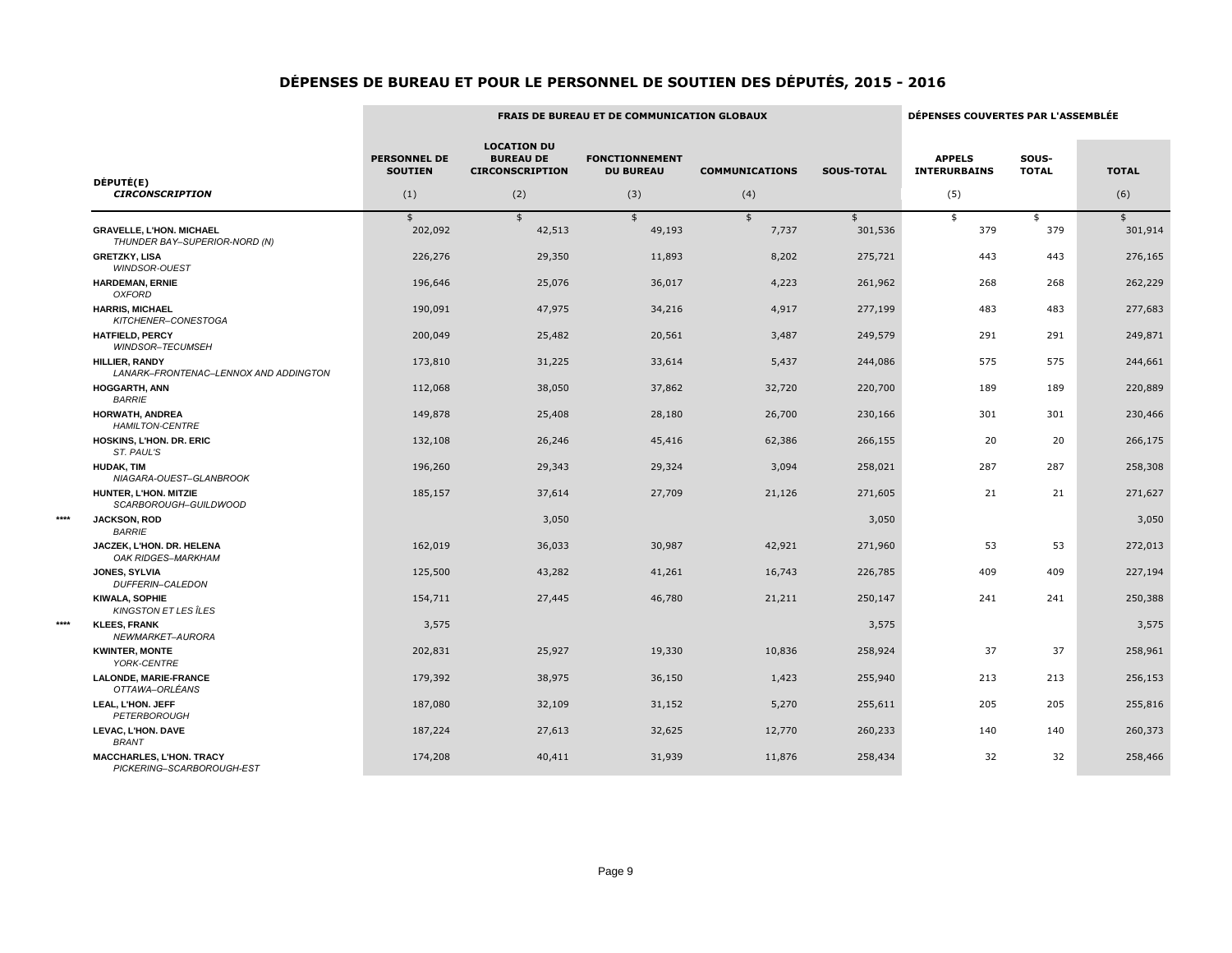|                                                                     |                                       |                                                                  | <b>FRAIS DE BUREAU ET DE COMMUNICATION GLOBAUX</b> |                       |                   | DÉPENSES COUVERTES PAR L'ASSEMBLÉE   |                       |               |  |
|---------------------------------------------------------------------|---------------------------------------|------------------------------------------------------------------|----------------------------------------------------|-----------------------|-------------------|--------------------------------------|-----------------------|---------------|--|
|                                                                     | <b>PERSONNEL DE</b><br><b>SOUTIEN</b> | <b>LOCATION DU</b><br><b>BUREAU DE</b><br><b>CIRCONSCRIPTION</b> | <b>FONCTIONNEMENT</b><br><b>DU BUREAU</b>          | <b>COMMUNICATIONS</b> | <b>SOUS-TOTAL</b> | <b>APPELS</b><br><b>INTERURBAINS</b> | SOUS-<br><b>TOTAL</b> | <b>TOTAL</b>  |  |
| DÉPUTÉ(E)<br><b>CIRCONSCRIPTION</b>                                 | (1)                                   | (2)                                                              | (3)                                                | (4)                   |                   | (5)                                  |                       | (6)           |  |
|                                                                     | \$                                    | $\frac{1}{2}$                                                    | $\frac{1}{2}$                                      | $\frac{1}{2}$         | $\frac{1}{2}$     | \$                                   | \$                    | $\frac{4}{5}$ |  |
| <b>MACLAREN, JACK</b><br>CARLETON-MISSISSIPPI MILLS                 | 196,734                               | 42,242                                                           | 29,888                                             | 8,453                 | 277,317           | 331                                  | 331                   | 277,648       |  |
| <b>MACLEOD, LISA</b><br>NEPEAN-CARLETON                             | 184,467                               | 50,814                                                           | 36,857                                             | 5,621                 | 277,759           | 501                                  | 501                   | 278,259       |  |
| <b>MALHI, HARINDER</b><br><b>BRAMPTON-SPRINGDALE</b>                | 132,738                               | 71,069                                                           | 66,057                                             | 2,201                 | 272,066           | 23                                   | 23                    | 272,089       |  |
| <b>MANGAT, AMRIT</b><br>MISSISSAUGA-BRAMPTON-SUD                    | 134,016                               | 44,853                                                           | 14,461                                             | 10,705                | 204,034           | 3                                    | 3                     | 204,037       |  |
| <b>MANTHA, MICHAEL</b><br>ALGOMA-MANITOULIN (N)                     | 240,331                               | 16,856                                                           | 37,002                                             | 6,142                 | 300,330           | 409                                  | 409                   | 300,739       |  |
| <b>MARTINS, CRISTINA</b><br><b>DAVENPORT</b>                        | 166,257                               | 46,842                                                           | 37,059                                             | 14,695                | 264,853           | 12                                   | 12                    | 264,865       |  |
| <b>MARTOW, GILA</b><br><b>THORNHILL</b>                             | 161,221                               | 49,525                                                           | 35,140                                             | 9,241                 | 255,127           | 38                                   | 38                    | 255,165       |  |
| <b>MATTHEWS, L'HON. DEB</b><br>LONDON-CENTRE-NORD                   | 211,215                               | 29,300                                                           | 28,136                                             | 1,384                 | 270,034           | 239                                  | 239                   | 270,273       |  |
| <b>MAURO, L'HON. BILL</b><br>THUNDER BAY-ATIKOKAN (N)               | 165,209                               | 34,625                                                           | 62,943                                             | 7,092                 | 269,868           | 149                                  | 149                   | 270,017       |  |
| <b>MCDONELL, JIM</b><br>STORMONT-DUNDAS-SOUTH GLENGARRY             | 173,003                               | 36,123                                                           | 48,952                                             | 7,961                 | 266,038           | 236                                  | 236                   | 266,274       |  |
| <b>MCGARRY, KATHRYN</b><br><b>CAMBRIDGE</b>                         | 180,977                               | 37,466                                                           | 28,712                                             | 14,111                | 261,267           | 172                                  | 172                   | 261,439       |  |
| <b>MCMAHON, ELEANOR</b><br><b>BURLINGTON</b>                        | 165,787                               | 40,651                                                           | 34,701                                             | 13,327                | 254,465           | 214                                  | 214                   | 254,679       |  |
| <b>MCMEEKIN, L'HON, TED</b><br>ANCASTER-DUNDAS-FLAMBOROUGH-WESTDALE | 187,413                               | 45,799                                                           | 39,060                                             | 5,566                 | 277,838           | 227                                  | 227                   | 278,065       |  |
| <b>MCNAUGHTON, MONTE</b><br>LAMBTON-KENT-MIDDLESEX                  | 193,776                               | 30,838                                                           | 33,974                                             | 14,878                | 273,467           | 445                                  | 445                   | 273,912       |  |
| <b>MEILLEUR, L'HON. MADELEINE</b><br>OTTAWA-VANIER                  | 176,136                               | 41,383                                                           | 28,651                                             | 21,241                | 267,411           | 155                                  | 155                   | 267,567       |  |
| MILCZYN, PETER Z.<br>ETOBICOKE-LAKESHORE                            | 147,074                               | 39,039                                                           | 55,553                                             | 36,271                | 277,937           | 31                                   | 31                    | 277,968       |  |
| <b>MILLER, NORM</b><br>PARRY SOUND-MUSKOKA (N)                      | 200,945                               | 39,809                                                           | 21,876                                             | 10,594                | 273,224           | 536                                  | 536                   | 273,759       |  |
| <b>MILLER, PAUL</b><br>HAMILTON-EST-STONEY CREEK                    | 172,685                               | 37,279                                                           | 36,928                                             | 7,948                 | 254,841           | 231                                  | 231                   | 255,072       |  |
| <b>MORIDI, L'HON. REZA</b><br><b>RICHMOND HILL</b>                  | 157,607                               | 38,976                                                           | 39,636                                             | 5,348                 | 241,567           | 28                                   | 28                    | 241,595       |  |
| <b>MUNRO, JULIA</b><br>YORK-SIMCOE                                  | 164,925                               | 25,573                                                           | 24,312                                             | 4,865                 | 219,675           | 133                                  | 133                   | 219,808       |  |
| <b>MURRAY, L'HON. GLEN</b><br>TORONTO-CENTRE                        | 215,494                               | 36,908                                                           | 12,607                                             | 12,929                | 277,938           | 66                                   | 66                    | 278,005       |  |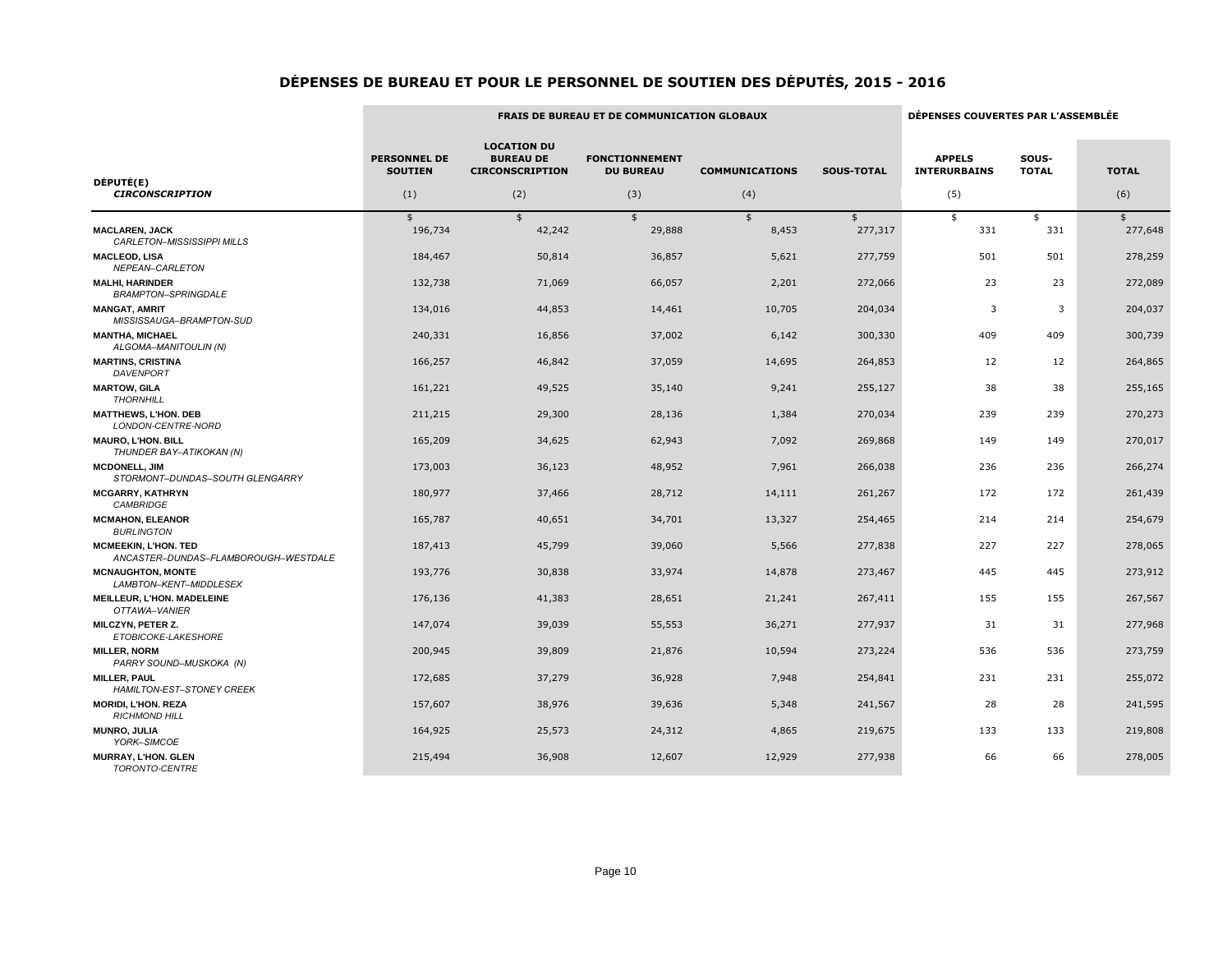|      |                                                           |                                       |                                                                  | <b>FRAIS DE BUREAU ET DE COMMUNICATION GLOBAUX</b> |                       |                   | DÉPENSES COUVERTES PAR L'ASSEMBLÉE   |                       |               |  |
|------|-----------------------------------------------------------|---------------------------------------|------------------------------------------------------------------|----------------------------------------------------|-----------------------|-------------------|--------------------------------------|-----------------------|---------------|--|
|      |                                                           | <b>PERSONNEL DE</b><br><b>SOUTIEN</b> | <b>LOCATION DU</b><br><b>BUREAU DE</b><br><b>CIRCONSCRIPTION</b> | <b>FONCTIONNEMENT</b><br><b>DU BUREAU</b>          | <b>COMMUNICATIONS</b> | <b>SOUS-TOTAL</b> | <b>APPELS</b><br><b>INTERURBAINS</b> | SOUS-<br><b>TOTAL</b> | <b>TOTAL</b>  |  |
|      | DÉPUTÉ(E)<br><b>CIRCONSCRIPTION</b>                       | (1)                                   | (2)                                                              | (3)                                                | (4)                   |                   | (5)                                  |                       | (6)           |  |
|      |                                                           | $\frac{1}{2}$                         | $\frac{1}{2}$                                                    | $\frac{1}{2}$                                      | $\frac{1}{2}$         | $\frac{1}{2}$     | $\frac{1}{2}$                        | \$                    | $\frac{1}{2}$ |  |
|      | <b>NAIDOO-HARRIS, INDIRA</b><br>HALTON                    | 171,537                               | 37,486                                                           | 37,523                                             | 11,030                | 257,577           | 33                                   | 33                    | 257,610       |  |
|      | <b>NAQVI, L'HON. YASIR</b><br>OTTAWA-CENTRE               | 189,566                               | 29,609                                                           | 25,493                                             | 3,591                 | 248,259           | 206                                  | 206                   | 248,465       |  |
|      | <b>NATYSHAK, TARAS</b><br><b>ESSEX</b>                    | 193,445                               | 29,662                                                           | 30,669                                             | 3,806                 | 257,582           | 347                                  | 347                   | 257,929       |  |
|      | <b>NICHOLLS, RICK</b><br>CHATHAM-KENT-ESSEX               | 167,357                               | 33,901                                                           | 24,965                                             | 1,754                 | 227,977           | 586                                  | 586                   | 228,563       |  |
|      | <b>ORAZIETTI, L'HON. DAVID</b><br><b>SAULT STE. MARIE</b> | 206,917                               | 21,607                                                           | 37,152                                             | 10,555                | 276,231           | 408                                  | 408                   | 276,640       |  |
| **** | O'TOOLE, JOHN R.<br><b>DURHAM</b>                         | 3,005                                 |                                                                  |                                                    |                       | 3,005             |                                      |                       | 3,005         |  |
| **** | <b>OUELLETTE, JERRY J.</b><br>OSHAWA                      | 1,130                                 |                                                                  |                                                    |                       | 1,130             |                                      |                       | 1,130         |  |
|      | PETTAPIECE, RANDY<br>PERTH-WELLINGTON                     | 191,771                               | 22,562                                                           | 41,749                                             | 12,047                | 268,130           | 261                                  | 261                   | 268,391       |  |
| **** | PIRUZZA, TERESA<br>WINDSOR-OUEST                          | 2,911                                 |                                                                  |                                                    |                       | 2,911             |                                      |                       | 2,911         |  |
|      | POTTS, ARTHUR<br><b>BEACHES-EAST YORK</b>                 | 193,000                               | 40,121                                                           | 28,431                                             | 8,033                 | 269,586           | 58                                   | 58                    | 269,644       |  |
|      | QAADRI, DR. SHAFIQ<br>ETOBICOKE-NORD                      | 138,567                               | 40,595                                                           | 35,773                                             | 18,802                | 233,737           | 21                                   | 21                    | 233,758       |  |
|      | <b>RINALDI, LOU</b><br>NORTHUMBERLAND-QUINTE WEST         | 197,580                               | 32,225                                                           | 40,046                                             | 3,652                 | 273,502           | 252                                  | 252                   | 273,754       |  |
|      | <b>SANDALS, L'HON. LIZ</b><br><b>GUELPH</b>               | 186,663                               | 32,039                                                           | 11,439                                             | 19,351                | 249,491           | 153                                  | 153                   | 249,644       |  |
|      | <b>SATTLER, PEGGY</b><br>LONDON-OUEST                     | 172,203                               | 20,743                                                           | 36,896                                             | 25,841                | 255,682           | 102                                  | 102                   | 255,785       |  |
| **** | <b>SCHEIN, JONAH</b><br>DAVENPORT                         | 2,017                                 |                                                                  |                                                    |                       | 2,017             |                                      |                       | 2,017         |  |
|      | <b>SCOTT, LAURIE</b><br>HALIBURTON-KAWARTHA LAKES-BROCK   | 173,626                               | 32,204                                                           | 38,871                                             | 31,962                | 276,663           | 299                                  | 299                   | 276,962       |  |
|      | <b>SERGIO, L'HON. MARIO</b><br>YORK-OUEST                 | 149,277                               | 28,084                                                           | 61,125                                             | 38,152                | 276,638           | 195                                  | 195                   | 276,832       |  |
|      | SINGH, JAGMEET<br>BRAMALEA-GORE-MALTON                    | 205,759                               | 39,690                                                           | 22,172                                             | 8,324                 | 275,945           | 53                                   | 53                    | 275,998       |  |
|      | <b>SMITH, TODD</b><br><b>PRINCE EDWARD-HASTINGS</b>       | 175,691                               | 44,079                                                           | 39,774                                             | 11,413                | 270,957           | 337                                  | 337                   | 271,293       |  |
|      | SOUSA, L'HON. CHARLES<br>MISSISSAUGA-SUD                  | 132,493                               | 50,591                                                           | 40,521                                             | 28,488                | 252,093           | 186                                  | 186                   | 252,278       |  |
|      | <b>TABUNS, PETER</b><br>TORONTO-DANFORTH                  | 200,867                               | 34,109                                                           | 19,623                                             | 23,245                | 277,844           | 72                                   | 72                    | 277,916       |  |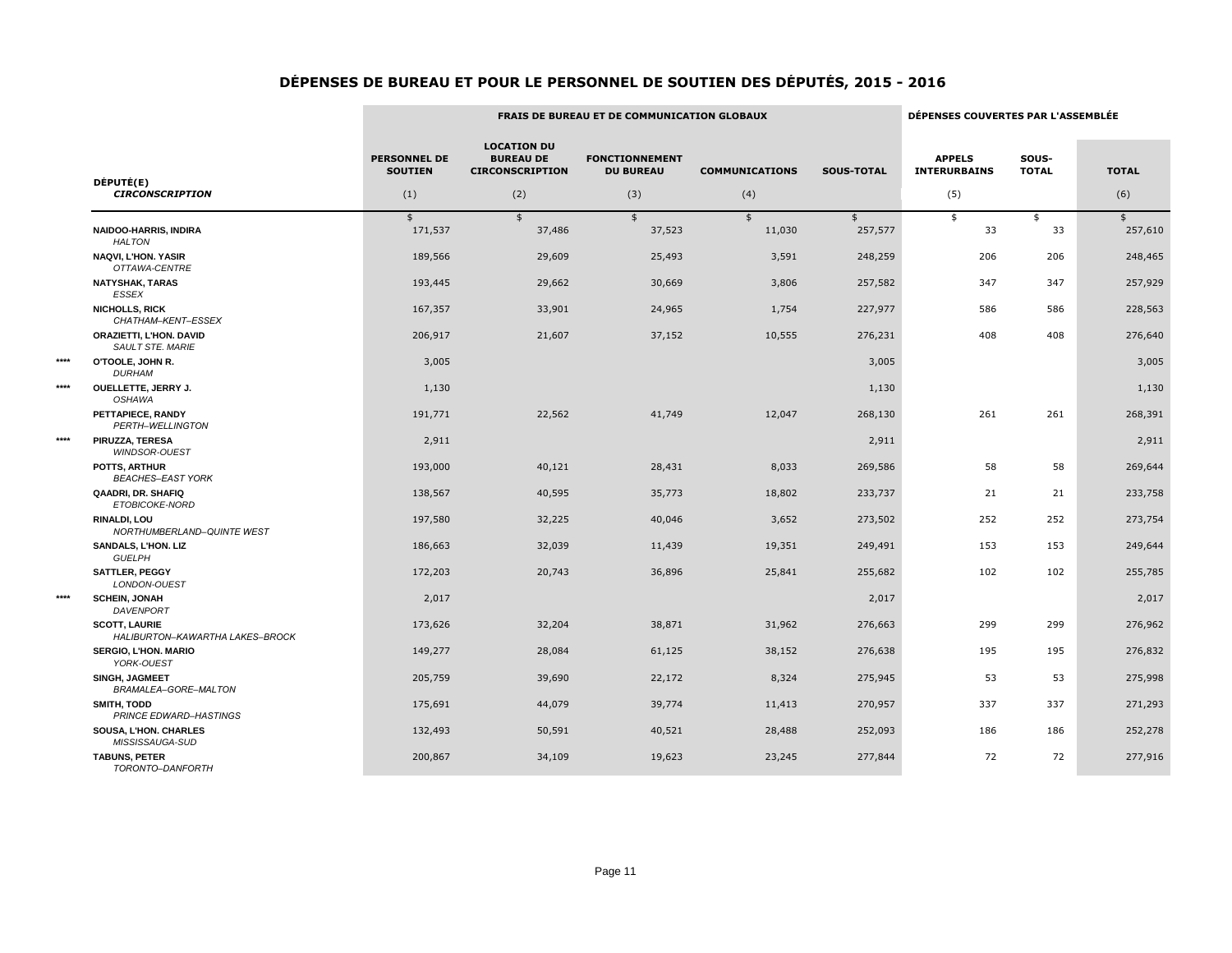|                                                     |                                              |                                                                         | <b>FRAIS DE BUREAU ET DE COMMUNICATION GLOBAUX</b> |                              |                   | DÉPENSES COUVERTES PAR L'ASSEMBLÉE          |                       |                     |
|-----------------------------------------------------|----------------------------------------------|-------------------------------------------------------------------------|----------------------------------------------------|------------------------------|-------------------|---------------------------------------------|-----------------------|---------------------|
| DÉPUTÉ(E)<br><b>CIRCONSCRIPTION</b>                 | <b>PERSONNEL DE</b><br><b>SOUTIEN</b><br>(1) | <b>LOCATION DU</b><br><b>BUREAU DE</b><br><b>CIRCONSCRIPTION</b><br>(2) | <b>FONCTIONNEMENT</b><br><b>DU BUREAU</b><br>(3)   | <b>COMMUNICATIONS</b><br>(4) | <b>SOUS-TOTAL</b> | <b>APPELS</b><br><b>INTERURBAINS</b><br>(5) | SOUS-<br><b>TOTAL</b> | <b>TOTAL</b><br>(6) |
|                                                     | \$                                           | \$                                                                      | $\frac{1}{2}$                                      | \$                           |                   | \$                                          | \$                    | $\frac{1}{2}$       |
| <b>TAKHAR, HARINDER</b><br>MISSISSAUGA-ERINDALE     | 140,352                                      | 52,930                                                                  | 8,696                                              | 1,449                        | 203,426           | 59                                          | 59                    | 203,486             |
| <b>TAYLOR, MONIQUE</b><br><b>HAMILTON MOUNTAIN</b>  | 199,601                                      | 37,157                                                                  | 32,697                                             | 8,150                        | 277,605           | 310                                         | 310                   | 277,915             |
| THIBEAULT, GLENN<br><b>SUDBURY</b>                  | 183,781                                      | 31,526                                                                  | 37,028                                             | 15,692                       | 268,026           | 296                                         | 296                   | 268,322             |
| THOMPSON, LISA M.<br><b>HURON-BRUCE</b>             | 196,928                                      | 31,662                                                                  | 34,286                                             | 8,009                        | 270,885           | 470                                         | 470                   | 271,355             |
| <b>VANTHOF, JOHN</b><br>TIMISKAMING-COCHRANE (N)    | 227,893                                      | 31,122                                                                  | 33,005                                             | 6,840                        | 298,861           | 572                                         | 572                   | 299,433             |
| <b>VERNILE, DAIENE</b><br>KITCHENER-CENTRE          | 202,497                                      | 39,935                                                                  | 29,412                                             | 4,327                        | 276,171           | 162                                         | 162                   | 276,333             |
| <b>WALKER, BILL</b><br><b>BRUCE-GREY-OWEN SOUND</b> | 172,290                                      | 34,186                                                                  | 42,776                                             | 7,761                        | 257,013           | 240                                         | 240                   | 257,253             |
| <b>WILSON, JIM</b><br>SIMCOE-GREY                   | 150,642                                      | 31,438                                                                  | 61,922                                             | 27,690                       | 271,693           | 475                                         | 475                   | 272,168             |
| WONG, SOO<br>SCARBOROUGH-AGINCOURT                  | 166,899                                      | 41,590                                                                  | 38,372                                             | 17,776                       | 264,638           | 50                                          | 50                    | 264,688             |
| <b>WYNNE, L'HON. KATHLEEN</b><br>DON VALLEY-OUEST   | 182,498                                      | 34,191                                                                  | 33,485                                             | 20,551                       | 270,723           | 12                                          | 12                    | 270,735             |
| YAKABUSKI, JOHN<br>RENFREW-NIPISSING-PEMBROKE       | 179,574                                      | 23,443                                                                  | 40,514                                             | 9,138                        | 252,668           | 564                                         | 564                   | 253,232             |
| YUREK, JEFF<br>ELGIN-MIDDLESEX-LONDON               | 174,747                                      | 41,282                                                                  | 29,271                                             | 6,151                        | 251,451           | 379                                         | 379                   | 251,830             |
| ZIMMER, L'HON. DAVID<br>WILLOWDALE                  | 112,949                                      | 26,759                                                                  | 23,013                                             | 27,327                       | 190,048           | 43                                          | 43                    | 190,091             |
| <b>TOTALS</b>                                       | 19,016,140                                   | 3,738,391                                                               | 3,681,327                                          | 1,535,290                    | 27,971,148        | 23,917                                      | 23,917                | 27,995,065          |

\* Démission le 1 aout 2015

\*\* Démission le 28 aout 2015

\*\*\* Démission le 22 mars 2016

\*\*\*\* Démission / battu(e) 12 juin 2014

\*\*\*\*\* Démission le 20 novembre 2014

+ Élu(e) le 3 septembre 2015

++ Élu(e) le 11 février 2016